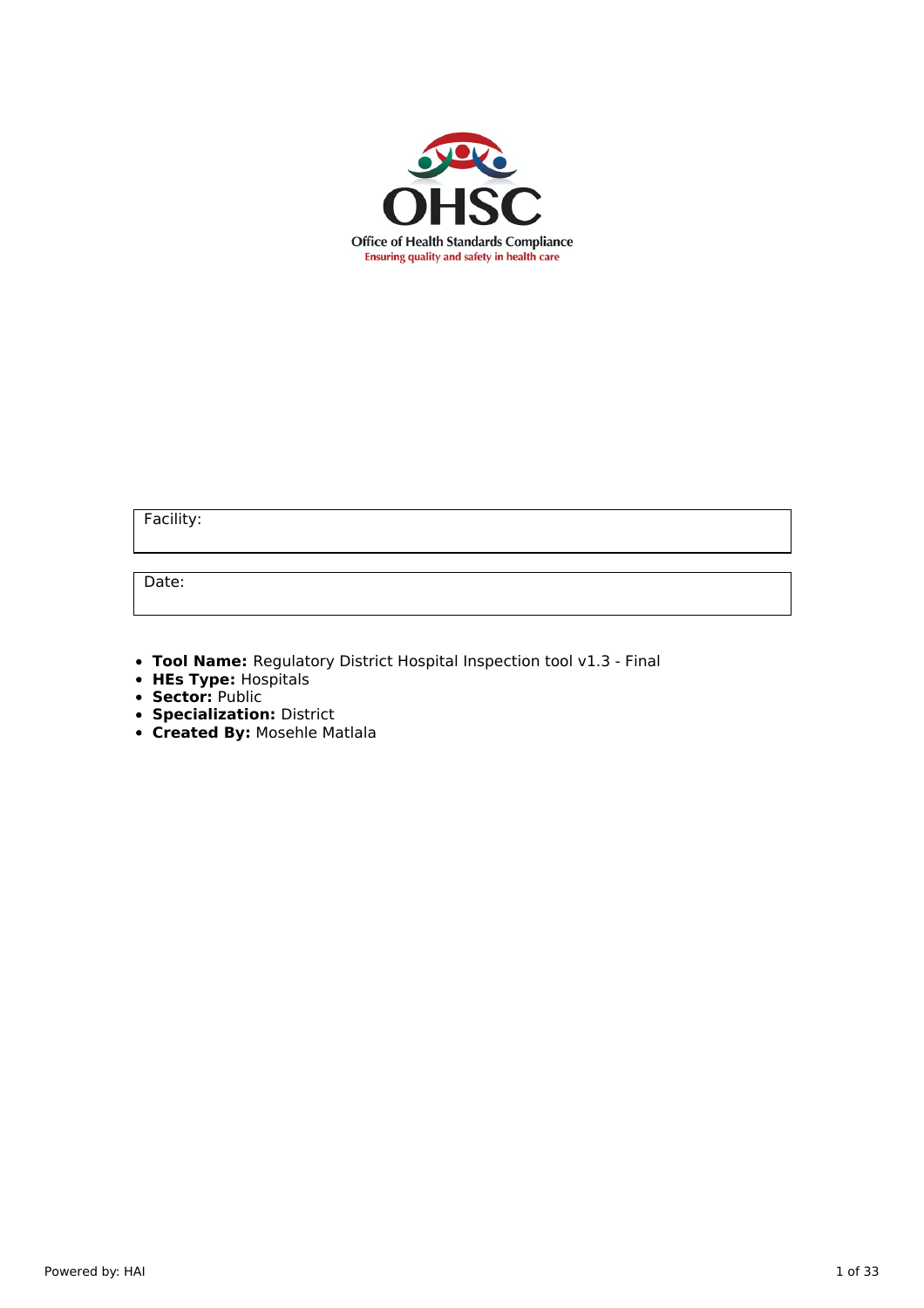# **12 Outpatient Department**

# **Domain 12.1 USER RIGHTS**

# **Sub Domain 12.1.1 4** User information

**Standard 12.1.1.1 4(1)** The health establishment must ensure that users are provided with adequate information about the health care services available at the health establishment and information about accessing those services.

# **Criterion 12.1.1.1.1 4(2)(a)(ii) The health establishment must provide users with information relating to service opening and closing times.**

**12.1.1.1.1.1** Legible signage at the entrance to the outpatient department indicates the days and times when various services are offered.

# **Assessment type:** Observation - **Risk rating:** Essential measure

The service opening and closing times must be displayed at the entrance of the unit. The information must be legible. Not applicable: Never

| Score | <b>Comment</b> |
|-------|----------------|
|       |                |
|       |                |

# **Criterion 12.1.1.1.2 4(2)(a)(iv) The health establishment must provide users with information relating to the complaints, compliments and suggestions management system.**

**12.1.1.1.2.1** A complaints toolkit is available.

# **Assessment type:** Observation - **Risk rating:** Essential measure

Verify whether the complaint forms, box and poster are available in the outpatient department. Score 1 if compliant and 0 if not compliant.

| Score   Comment |
|-----------------|
|                 |
|                 |

| <b>Aspects</b>                                                                                                                                                                    | <b>Score</b> | Comment |
|-----------------------------------------------------------------------------------------------------------------------------------------------------------------------------------|--------------|---------|
| 1. Lockable complaints box is visibly placed in the unit.                                                                                                                         |              |         |
| 2. Complaints box is fixed to wall or a flat surface.                                                                                                                             |              |         |
| 3. Official complaint forms in at least two commonly spoken<br>official languages are available next to box or there is an<br>indication on the poster where to obtain the forms. |              |         |
| 4. Standardised poster describing process to follow to lodge<br>a complaint is visibly displayed.                                                                                 |              |         |
| 5. Poster on complaints is available in at least two of the<br>official languages commonly spoken in the area.                                                                    |              |         |

# **Sub Domain 12.1.2 5** Access to care

**Standard 12.1.2.1 5(3)** The health establishment must maintain a system of referral as established by the responsible authority.

# **Criterion 12.1.2.1.1 5(4)(b) The health establishment must ensure that a copy of the referral document is kept in the user's health record.**

**12.1.2.1.1.1** The TB referral book or register contains complete information about any users requiring outside treatment or continuation of care in another health establishment.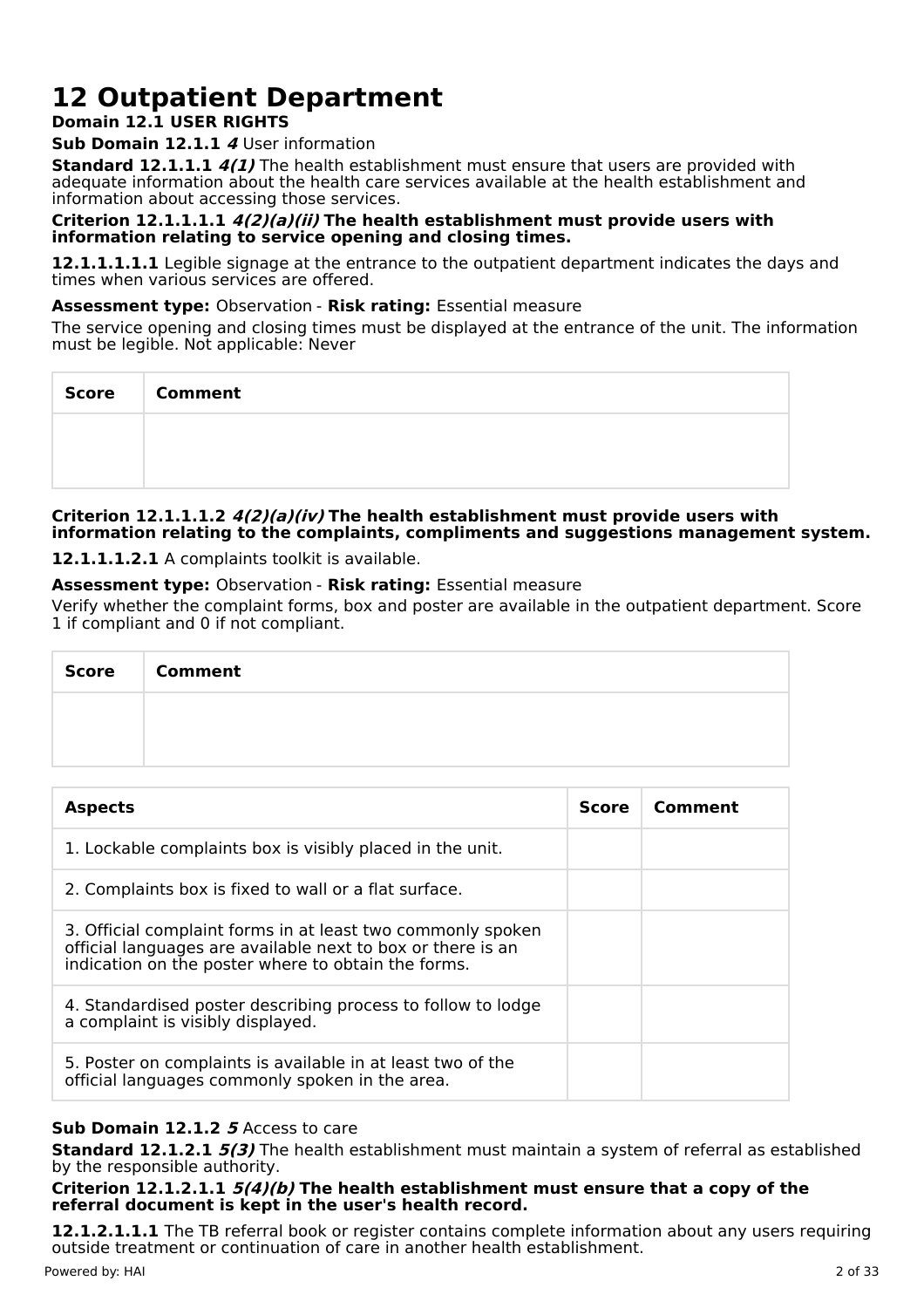# **Assessment type:** Document - **Risk rating:** Essential measure

Request the TB referral book or register (manual or electronic) and verify whether it records the details listed below. Score 1 if the aspect is recorded and 0 if not recorded.

| Score | <b>Comment</b> |
|-------|----------------|
|       |                |
|       |                |

| <b>Aspects</b>                                             | <b>Score</b> | Comment |
|------------------------------------------------------------|--------------|---------|
| 1. User's personal particulars - name, age and gender      |              |         |
| 2. User's address                                          |              |         |
| 3. User's contact details                                  |              |         |
| 4. Category of TB diagnosed                                |              |         |
| 5. Sputum results, pre-treatment (where applicable)        |              |         |
| 6. Date of pre-treatment sputum results (where applicable) |              |         |
| 7. Treatment commenced (if any)                            |              |         |

# **Sub Domain 12.1.3 22** Waiting times

**Standard 12.1.3.1 22** The health establishment must monitor waiting times against the National Core Standards for Health Establishments in South Africa.

# **Criterion 12.1.3.1.1 22 Waiting times are monitored and improvement plans are implemented.**

**12.1.3.1.1.1** The locally agreed target waiting time is displayed.

#### **Assessment type:** Observation - **Risk rating:** Essential measure

The waiting time must be displayed in an area that is easily visible to waiting users. Not applicable: Never

| Score   Comment |
|-----------------|
|                 |
|                 |

**12.1.3.1.1.2** Compliance with waiting time targets in the outpatient department is monitored.

# **Assessment type:** Document - **Risk rating:** Essential measure

Request the previous six months' tools used for monitoring waiting times. Not applicable: Never

| <b>Score</b> | <b>Comment</b> |
|--------------|----------------|
|              |                |
|              |                |

**12.1.3.1.1.3** The waiting time survey report in the outpatient department is available.

#### **Assessment type:** Document - **Risk rating:** Essential measure

Request the report from the previous six months. It must be signed and dated. Contents of the report should include but not limited to: Title or name of report, Background information, Targets and Findings, Causes of delays(if any) ,Recommendations, Conclusion. Not applicable: Never Powered by: HAI 3 of 33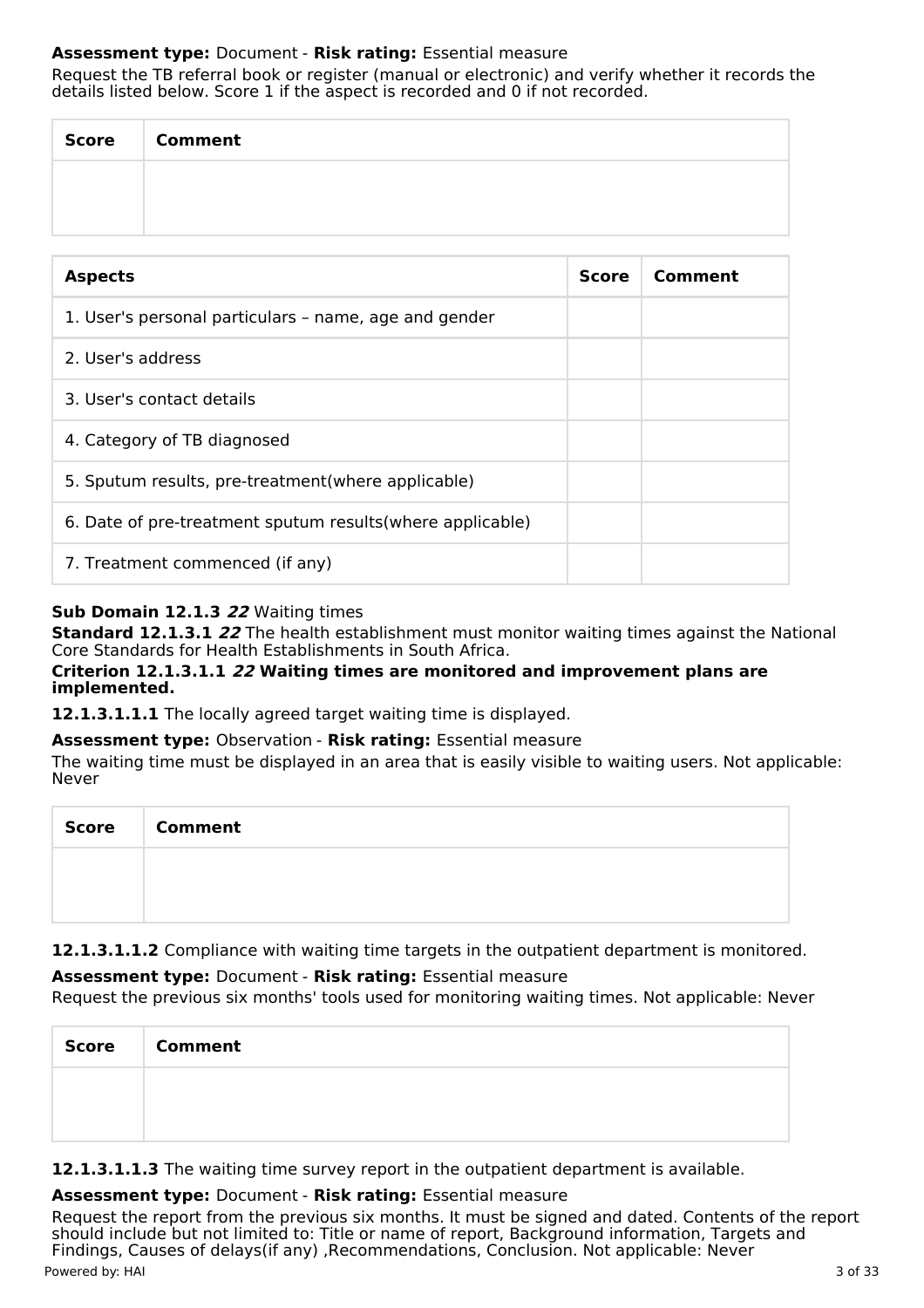| Score   Comment |
|-----------------|
|                 |
|                 |

# **Domain 12.2 CLINICAL GOVERNANCE AND CLINICAL CARE**

**Sub Domain 12.2.1 6** User health records and management

**Standard 12.2.1.1 6(1)** The health establishment must ensure that health records of health care users are protected, managed and kept confidential in line with section 14, 15 and 17 of the Act.

**Criterion 12.2.1.1.1 6(2)(b) The health establishment must ensure confidentiality of health records.**

**12.2.1.1.1.1** Confidentiality of health records is maintained.

#### **Assessment type:** Observation - **Risk rating:** Essential measure

Observe how user health records are managed in the unit and determine whether unauthorised individuals would be able to access the information in the health records. This includes but not limited to the health records of users admitted to the unit, health records being used for clinical audits or other administrative purposes or health records outside the records storage area or room of the unit for any other reason. Such records should be kept in a manner that safeguards against unauthorised access to the content of the health record. User records may be placed at the foot end of the bed but must not be left open for people to be able to read them when a health care provider is not present. Not applicable: Never

| <b>Score</b> | <b>Comment</b> |
|--------------|----------------|
|              |                |
|              |                |

**Standard 12.2.1.2 6(3)** The health establishment must create and maintain a system of health records of users in accordance with the requirements of section 13 of the Act.

**Criterion 12.2.1.2.1 6(4)(b) The health establishment must record information relating to the examination and health care interventions of users.**

**12.2.1.2.1.1** A clinical assessment and management plan for the user is recorded in the user health record.

**Assessment type:** Patient record audit - **Risk rating:** Vital measure

Select health records of three users who attended the outpatient department at the time of inspection. Verify that the aspects listed below have been recorded. Score 1 if the aspect is recorded and 0 if not recorded.

| <b>Score</b> | <b>Comment</b> |
|--------------|----------------|
|              |                |
|              |                |

# Unit 1 Health record 1

| <b>Aspects</b>                                 | <b>Score</b> | Comment |
|------------------------------------------------|--------------|---------|
| 1. Vital signs                                 |              |         |
| 2. Physical examination findings               |              |         |
| 3. Investigations requested (where applicable) |              |         |
| 4. Results of investigations requested.        |              |         |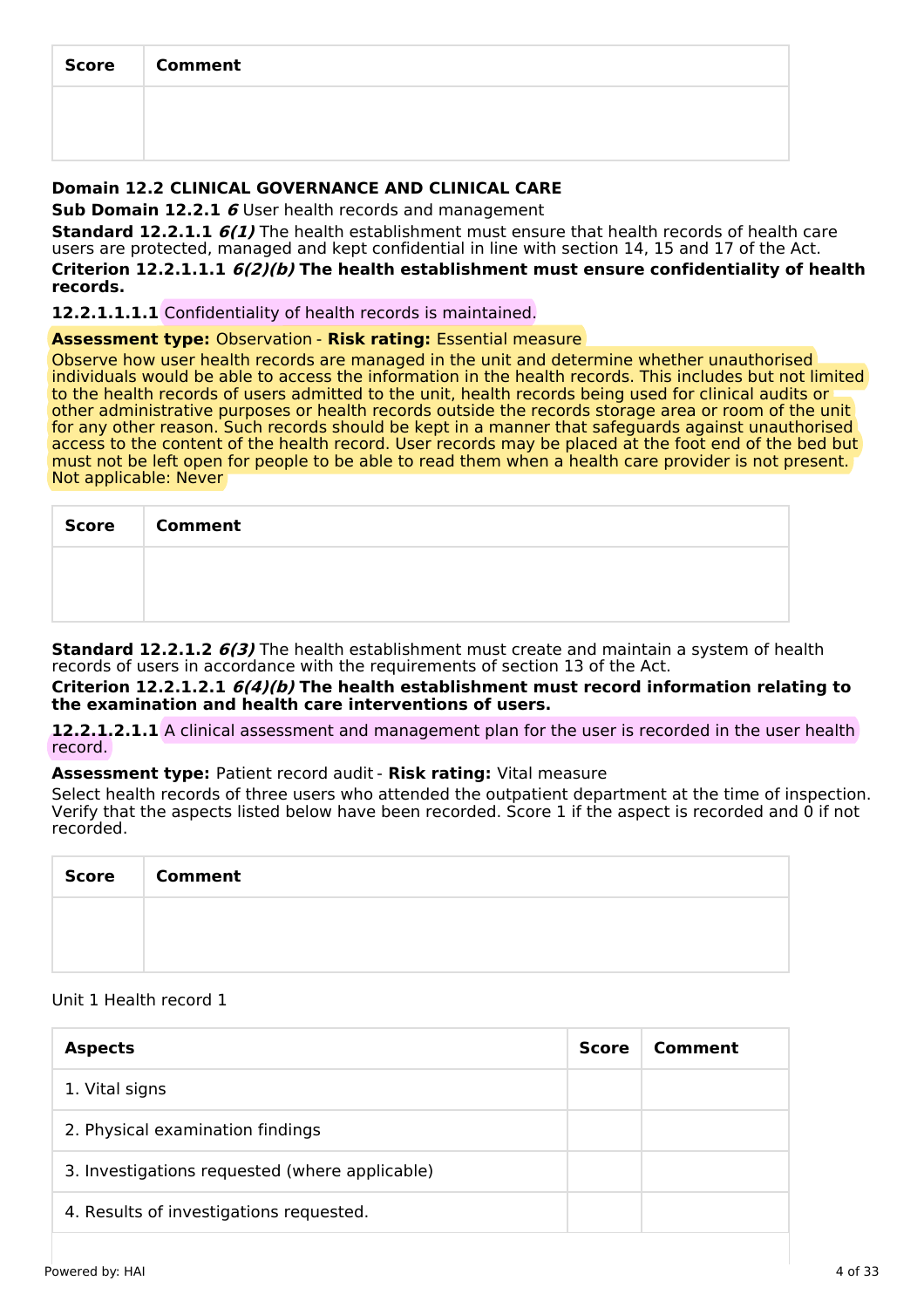| 5. Provisional diagnosis                                                                                                          |
|-----------------------------------------------------------------------------------------------------------------------------------|
| 6. DSM V (applicable to mental health care users only)                                                                            |
| 7. Treatment plan                                                                                                                 |
| 8. Date of each entry                                                                                                             |
| 9. Time of each entry                                                                                                             |
| 10. Each entry signed by health care provider making entry                                                                        |
| 11. Designation of signatory                                                                                                      |
| 12. Medicines administered (signed, dated, time of<br>administration and dose recorded): where applicable                         |
| 13. Clear prescription by medical officer for users to be<br>secluded and/or restrained (specific to mental health care<br>users) |

# Unit 2 Health record 2

| <b>Aspects</b>                                                                                                                    | <b>Score</b> | Comment |
|-----------------------------------------------------------------------------------------------------------------------------------|--------------|---------|
| 1. Vital signs                                                                                                                    |              |         |
| 2. Physical examination findings                                                                                                  |              |         |
| 3. Investigations requested (where applicable)                                                                                    |              |         |
| 4. Results of investigations requested.                                                                                           |              |         |
| 5. Provisional diagnosis                                                                                                          |              |         |
| 6. DSM V (applicable to mental health care users only)                                                                            |              |         |
| 7. Treatment plan                                                                                                                 |              |         |
| 8. Date of each entry                                                                                                             |              |         |
| 9. Time of each entry                                                                                                             |              |         |
| 10. Each entry signed by health care provider making entry                                                                        |              |         |
| 11. Designation of signatory                                                                                                      |              |         |
| 12. Medicines administered (signed, dated, time of<br>administration and dose recorded): where applicable                         |              |         |
| 13. Clear prescription by medical officer for users to be<br>secluded and/or restrained (specific to mental health care<br>users) |              |         |

# Unit 3 Health record 3

| <b>Aspects</b> | Score   Comment |
|----------------|-----------------|
|----------------|-----------------|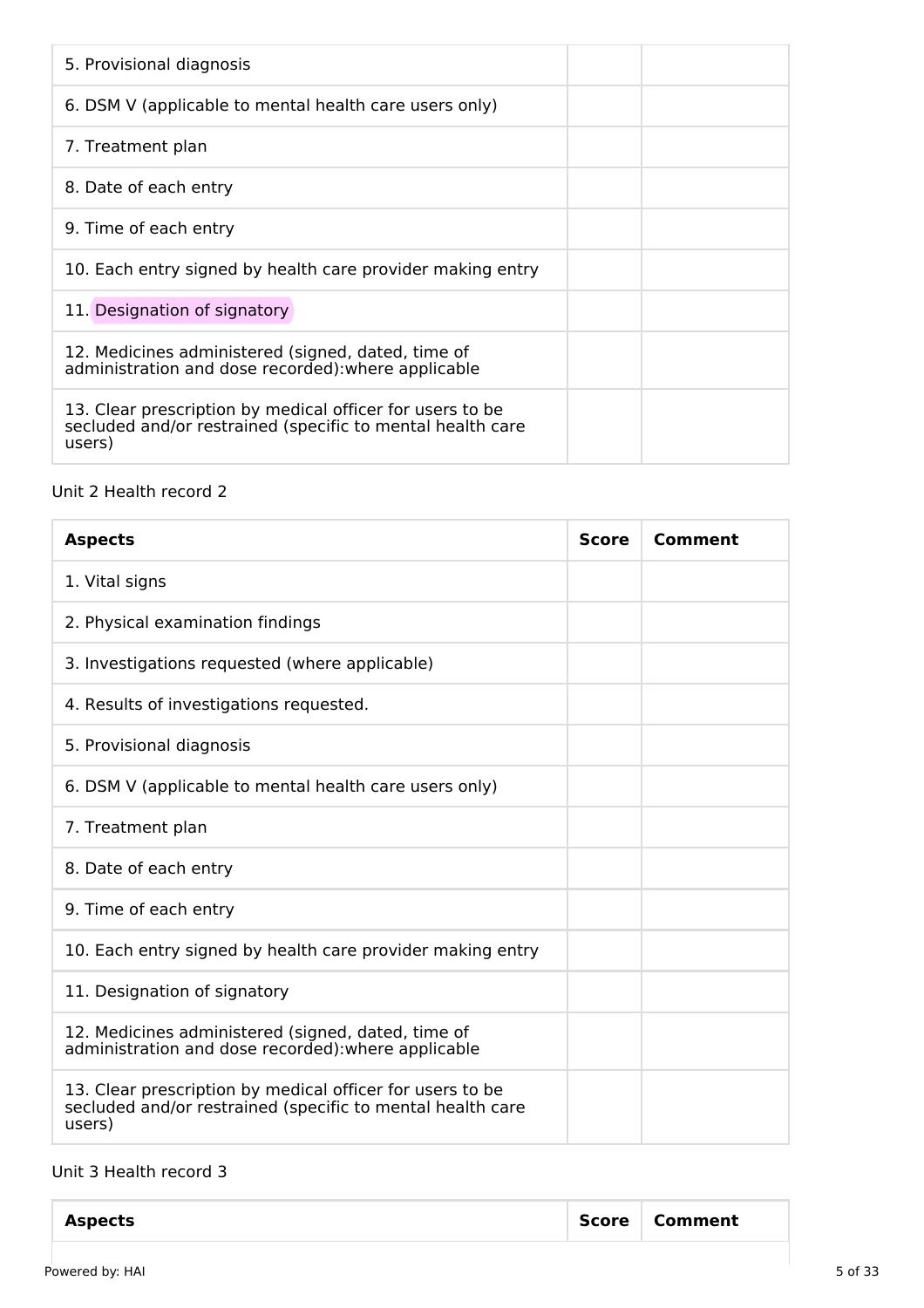| 1. Vital signs                                                                                                                    |
|-----------------------------------------------------------------------------------------------------------------------------------|
| 2. Physical examination findings                                                                                                  |
| 3. Investigations requested (where applicable)                                                                                    |
| 4. Results of investigations requested.                                                                                           |
| 5. Provisional diagnosis                                                                                                          |
| 6. DSM V (applicable to mental health care users only)                                                                            |
| 7. Treatment plan                                                                                                                 |
| 8. Date of each entry                                                                                                             |
| 9. Time of each entry                                                                                                             |
| 10. Each entry signed by health care provider making entry                                                                        |
| 11. Designation of signatory                                                                                                      |
| 12. Medicines administered (signed, dated, time of<br>administration and dose recorded): where applicable                         |
| 13. Clear prescription by medical officer for users to be<br>secluded and/or restrained (specific to mental health care<br>users) |

**Standard 12.2.1.3 6(5)** The health establishment must have a formal process to be followed when obtaining informed consent from the user.

**Criterion 12.2.1.3.1 6 A documented procedure which describes the information to be collected and discussed during the process to obtain informed consent is implemented, in accordance with Chapter 2 of the National Health Act(Section 7).**

**12.2.1.3.1.1** Health care providers correctly complete forms used for informed consent.

**Assessment type:** Patient record audit - **Risk rating:** Non negotiable measure

Request three health records of users admitted in the unit at the time of inspection who gave consent to operation or procedure or medical treatment. Examine the consent forms to verify whether they comply with the aspects listed below. Score 1 if the aspect is compliant and 0 if not compliant.

| <b>Score</b> | <b>Comment</b> |
|--------------|----------------|
|              |                |
|              |                |

# Unit 1 Health record 1

| <b>Aspects</b> |  | Score   Comment |
|----------------|--|-----------------|
|                |  |                 |
|                |  |                 |
|                |  |                 |
|                |  |                 |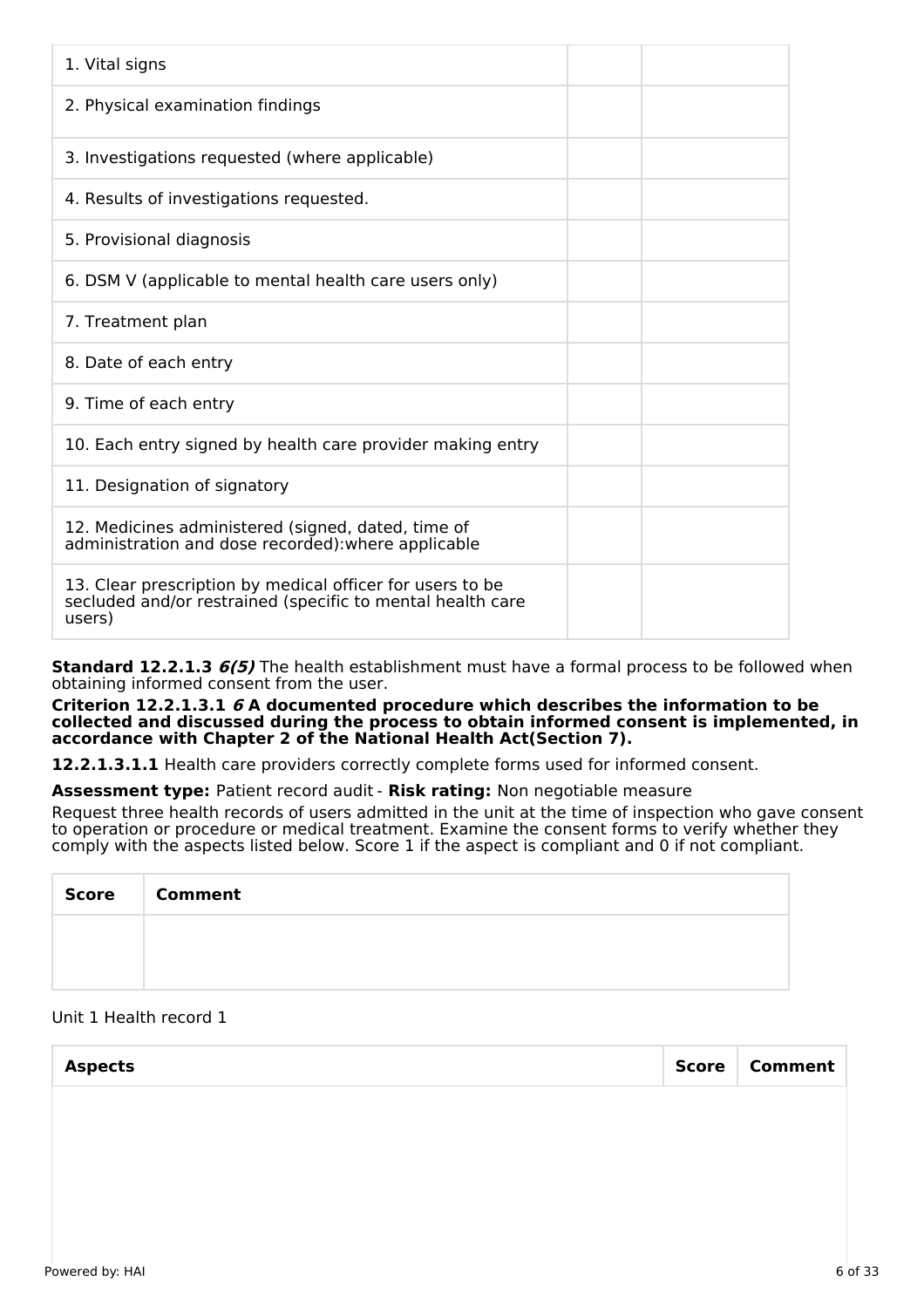| 1. Signatory providing consent was legally entitled to give informed<br>consent. Explanatory note: As described in the National Health Act, this<br>may be a person authorised by the court (e.g. a curator), or in order of<br>priority, the user's spouse, partner, parent, grandparent, major child, or<br>brother or sister. In an emergency, lifesaving procedures may be<br>authorised by the health care provider, if "the treatment is limited to<br>what is immediately necessary to save life or avoid significant<br>deterioration in the user's health" HPCSA, Booklet 4. In the case of a<br>child, the age to give consent is over 12 years in accordance with<br>sections $129(2)(a)(b)$ and $129(3)(a)(b)(c)$ of the Children's Act, No 38 of<br>2005. |  |
|------------------------------------------------------------------------------------------------------------------------------------------------------------------------------------------------------------------------------------------------------------------------------------------------------------------------------------------------------------------------------------------------------------------------------------------------------------------------------------------------------------------------------------------------------------------------------------------------------------------------------------------------------------------------------------------------------------------------------------------------------------------------|--|
| 2. Exact nature of operation/procedure or treatment, including site and<br>side, where relevant.                                                                                                                                                                                                                                                                                                                                                                                                                                                                                                                                                                                                                                                                       |  |
| 3. User's full names appear on consent form.                                                                                                                                                                                                                                                                                                                                                                                                                                                                                                                                                                                                                                                                                                                           |  |
| 4. Age of user.                                                                                                                                                                                                                                                                                                                                                                                                                                                                                                                                                                                                                                                                                                                                                        |  |
| 5. Consent form is signed by user, his/her legal guardian (for minors) or<br>person legally responsible for the user (adults with diminished mental<br>capacity).                                                                                                                                                                                                                                                                                                                                                                                                                                                                                                                                                                                                      |  |
| 6. Consent form is signed by health care provider who will perform<br>procedure or delegated person.                                                                                                                                                                                                                                                                                                                                                                                                                                                                                                                                                                                                                                                                   |  |
| 7. Consent form is dated.                                                                                                                                                                                                                                                                                                                                                                                                                                                                                                                                                                                                                                                                                                                                              |  |
| 8. All entries on form are legible.                                                                                                                                                                                                                                                                                                                                                                                                                                                                                                                                                                                                                                                                                                                                    |  |
| Reference:<br>https://www.hpcsa.co.za/Uploads/Professional Practice/Ethics Booklet.pdf                                                                                                                                                                                                                                                                                                                                                                                                                                                                                                                                                                                                                                                                                 |  |

# Unit 2 Health record 2

| <b>Aspects</b>                                                                                                                                                                                                                                                                                                                                                                                                                                                                                                                                                                                                                                                                                                                                                         | <b>Score</b> | Comment |
|------------------------------------------------------------------------------------------------------------------------------------------------------------------------------------------------------------------------------------------------------------------------------------------------------------------------------------------------------------------------------------------------------------------------------------------------------------------------------------------------------------------------------------------------------------------------------------------------------------------------------------------------------------------------------------------------------------------------------------------------------------------------|--------------|---------|
| 1. Signatory providing consent was legally entitled to give informed<br>consent. Explanatory note: As described in the National Health Act, this<br>may be a person authorised by the court (e.g. a curator), or in order of<br>priority, the user's spouse, partner, parent, grandparent, major child, or<br>brother or sister. In an emergency, lifesaving procedures may be<br>authorised by the health care provider, if "the treatment is limited to<br>what is immediately necessary to save life or avoid significant<br>deterioration in the user's health" HPCSA, Booklet 4. In the case of a<br>child, the age to give consent is over 12 years in accordance with<br>sections $129(2)(a)(b)$ and $129(3)(a)(b)(c)$ of the Children's Act, No 38 of<br>2005. |              |         |
| 2. Exact nature of operation/procedure or treatment, including site and<br>side, where relevant.                                                                                                                                                                                                                                                                                                                                                                                                                                                                                                                                                                                                                                                                       |              |         |
| 3. User's full names appear on consent form.                                                                                                                                                                                                                                                                                                                                                                                                                                                                                                                                                                                                                                                                                                                           |              |         |
| 4. Age of user.                                                                                                                                                                                                                                                                                                                                                                                                                                                                                                                                                                                                                                                                                                                                                        |              |         |
| 5. Consent form is signed by user, his/her legal guardian (for minors) or<br>person legally responsible for the user (adults with diminished mental<br>capacity).                                                                                                                                                                                                                                                                                                                                                                                                                                                                                                                                                                                                      |              |         |
| 6. Consent form is signed by health care provider who will perform<br>procedure or delegated person.                                                                                                                                                                                                                                                                                                                                                                                                                                                                                                                                                                                                                                                                   |              |         |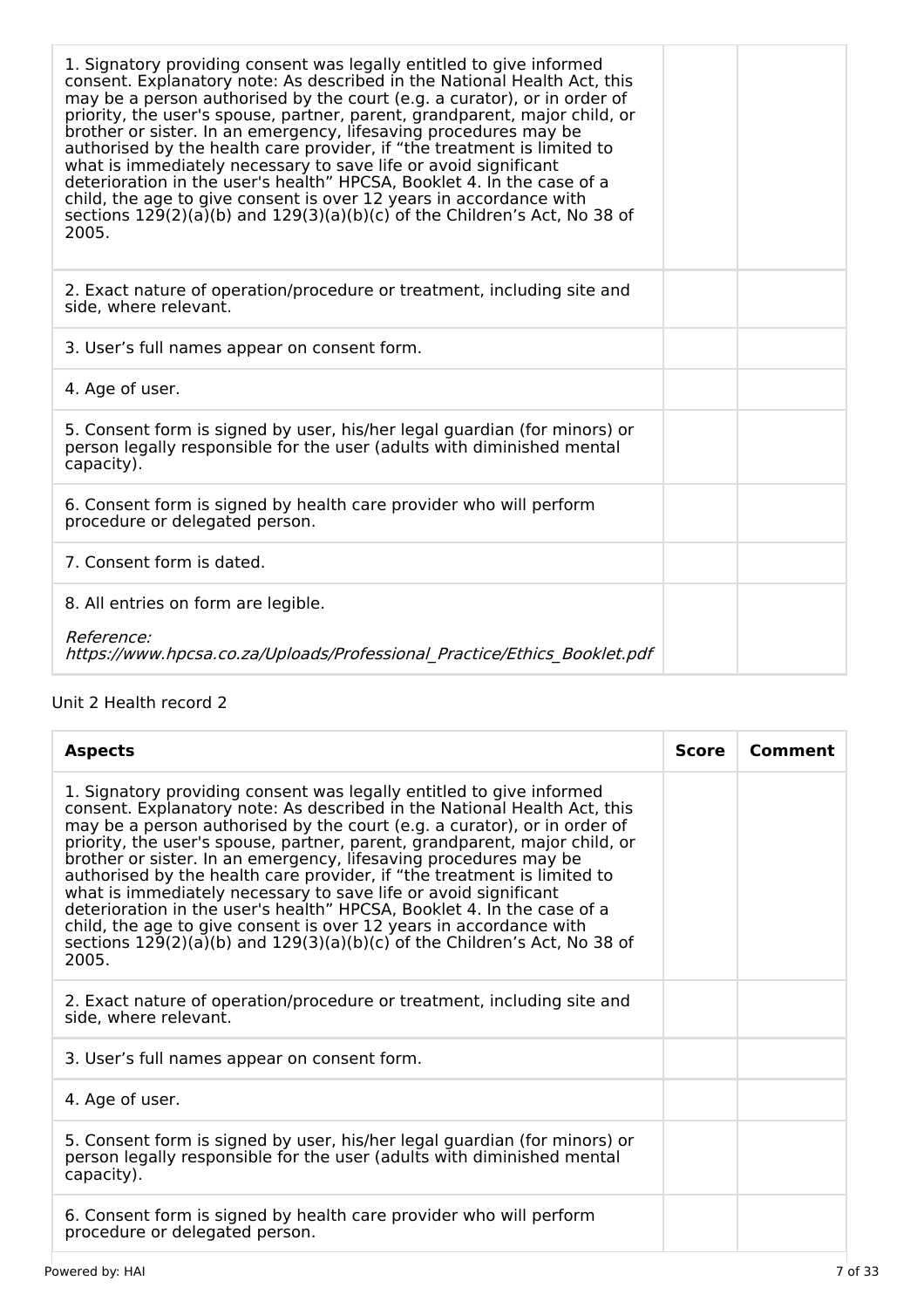| 7. Consent form is dated.                                                                     |  |
|-----------------------------------------------------------------------------------------------|--|
| 8. All entries on form are legible.                                                           |  |
| <i>Reference:</i><br>https://www.hpcsa.co.za/Uploads/Professional Practice/Ethics Booklet.pdf |  |

# Unit 3 Health record 3

| <b>Score</b> | Comment |
|--------------|---------|
|              |         |
|              |         |
|              |         |
|              |         |
|              |         |
|              |         |
|              |         |
|              |         |
|              |         |

#### **Sub Domain 12.2.2 7** Clinical management

**Standard 12.2.2.1 7(1)** The health establishment must establish and maintain clinical management systems, structures and procedures that give effect to national policies and quidelines.

**Criterion 12.2.2.1.1 7(2)(a) The health establishment must ensure that clinical policies and guidelines for priority health conditions issued by the national department are available and communicated to health care personnel.**

**12.2.2.1.1.1** Health care personnel have been informed about clinical policies and guidelines.

# **Assessment type:** Document - **Risk rating:** Essential measure

Documented evidence that health care personnel have been informed about the clinical policies and guidelines must be available. This may include, but need not be limited to, distribution lists that include health care personnel signatures indicating that they have read and understood the document (which must be dated and signed), proof of attendance of meeting where policies and guidelines were discussed or similar evidence for electronic distribution. Score 1 if such evidence is available and 0 if not available.

| Score |
|-------|
|-------|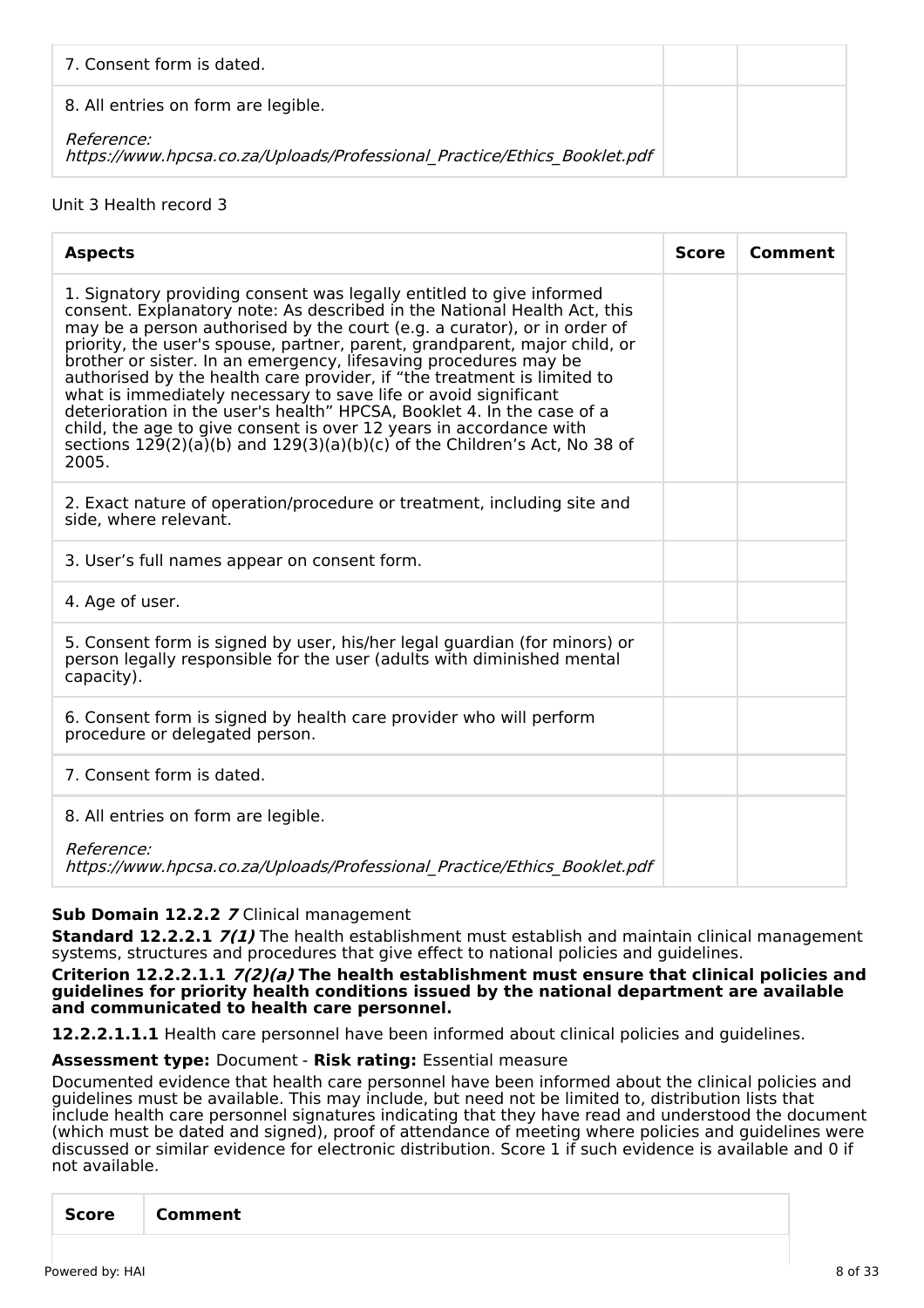| <b>Aspects</b>                                                                                                                                                                                                                 | <b>Score</b> | Comment |
|--------------------------------------------------------------------------------------------------------------------------------------------------------------------------------------------------------------------------------|--------------|---------|
| 1. Standard Treatment Guidelines and Essential Medicines<br>List for Hospital Level (Adults) 2019 or latest                                                                                                                    |              |         |
| 2. Standard Treatment Guidelines and Essential Medicines<br>List for Hospital Level (Paediatrics) 2017 or latest                                                                                                               |              |         |
| 3. National Tuberculosis Management Guidelines 2014 Or<br>latest                                                                                                                                                               |              |         |
| 4. Guidelines for the Treatment of Malaria in South Africa<br>2018 or latest                                                                                                                                                   |              |         |
| 5. National Consolidated Guidelines for the Management of<br>HIV in adults, adolescents, children and infants and<br>prevention of mother-to-child transmission South African<br>National Department of Health, 2020 or latest |              |         |
| 6. National Infection Prevention and Control Strategic<br>Framework 2020 or latest                                                                                                                                             |              |         |
| 7. Practical Manual for Implementation of the National<br>Infection Prevention and Control Strategic Framework 2020<br>or latest                                                                                               |              |         |
| 8. National clinical guidelines of PEP in occupational and non-<br>occupational exposures 2020 or latest                                                                                                                       |              |         |

#### **Criterion 12.2.2.1.2 7 Healthcare providers are informed on the health establishment and their specific responsibilities.**

**12.2.2.1.2.1** Health care personnel have been informed about the Standard Operating Procedures of the unit and health establishment.

#### **Assessment type:** Document - **Risk rating:** Essential measure

Documented evidence that personnel have been informed about the Standard Operating Procedures of the unit and health establishment must be available. This could include but is not limited to distribution lists which include personnel signatures to indicate they have read and understood the document (which must be dated and signed), proof of attendance at meetings where policies, guidelines , standard operating procedures are discussed, or similar evidence for electronic distribution. Score 1 if such evidence is available and score 0 if it is not available.

| <b>Score</b> | <b>Comment</b> |
|--------------|----------------|
|              |                |
|              |                |

| <b>Aspects</b>                            | Score | Comment |
|-------------------------------------------|-------|---------|
| 1. Referrals                              |       |         |
| 2. Confidentiality of user health records |       |         |
| 3. Obtaining informed consent             |       |         |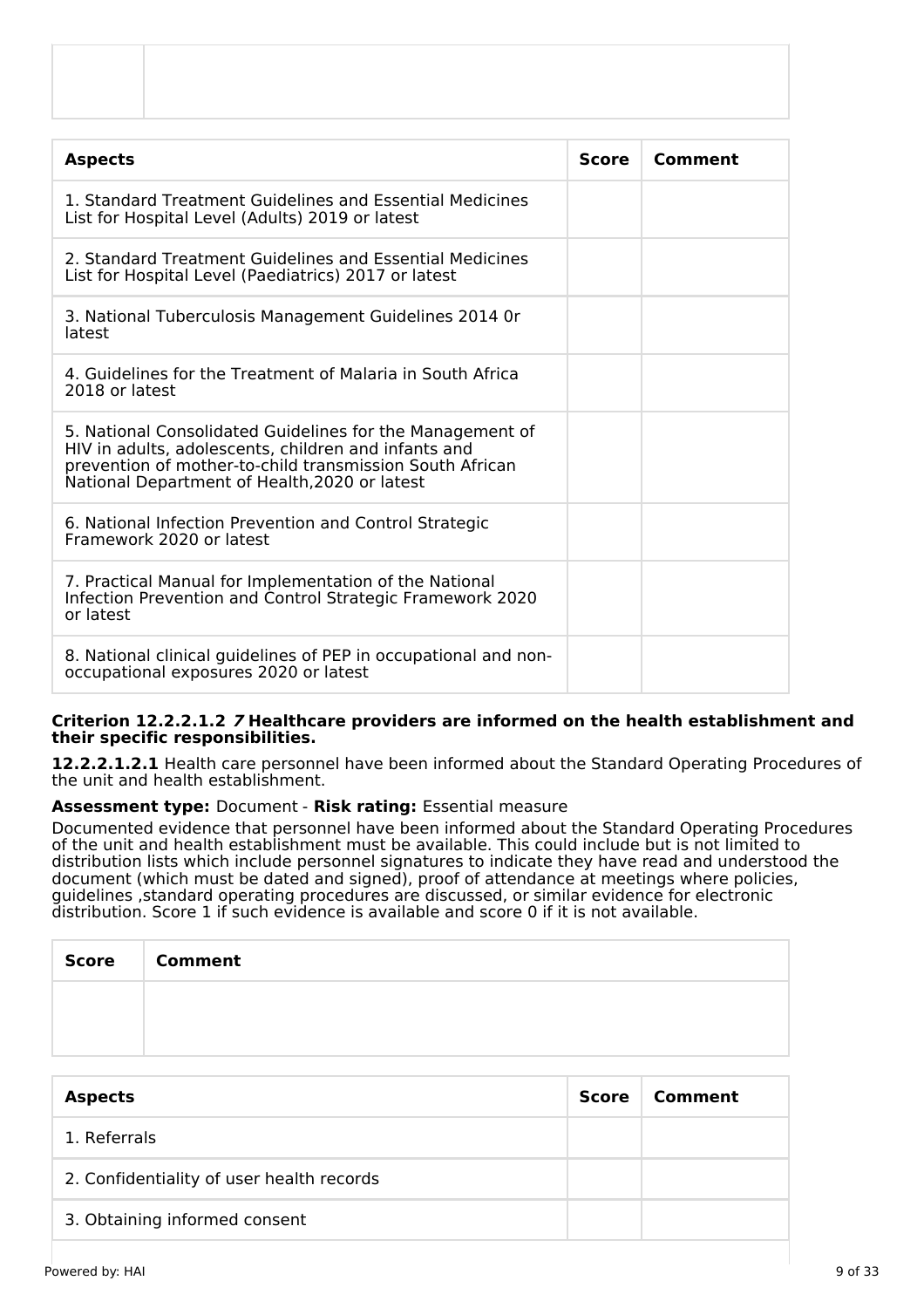| 4. Management of emergency resuscitations |  |
|-------------------------------------------|--|
| 5. Standard precautions                   |  |
| 6. Management of adverse events           |  |
| 7. Safe administration of medicines       |  |
| 8. Storage of schedule 5 and 6 medicines  |  |
| 9. Management of needle stick and sharps  |  |

**Standard 12.2.2.2 7(2)** (b) A health establishment must establish and maintain systems, structures and programmes to manage clinical risk.

#### **Criterion 12.2.2.2.1 7 The health establishment implements process to ensure environmental cleanliness.**

**12.2.2.2.1.1** All work completed is verified by the cleaning supervisor or delegated health care personnel.

# **Assessment type:** Document - **Risk rating:** Essential measure

Daily inspections will ensure the cleanliness of the building. The person responsible for overseeing the cleaning service must inspect the building daily to confirm that cleaning has been carried out according to the schedule and that all areas attended to have been effectively cleaned. Monitoring tools (e.g. checklists/tick sheets) listing all cleaning tasks must be completed for each room or area. Not applicable: Never

| Score   Comment |
|-----------------|
|                 |
|                 |

# **12.2.2.2.1.2** The unit is observed to be clean.

# **Assessment type:** Observation - **Risk rating:** Vital measure

Inspector to observe general cleanliness of the unit including but not limited to whether the unit is free of dirt, dust and stains. Not applicable: Never

| <b>Score</b> | <b>Comment</b> |
|--------------|----------------|
|              |                |
|              |                |

#### **Criterion 12.2.2.2.2 7 The health establishment must report information on health careassociated infections and notifiable diseases to the appropriate public health agencies.**

**12.2.2.2.2.1** National guidelines are followed for all notifiable medical conditions.

#### **Assessment type:** Document - **Risk rating:** Vital measure

Assess whether the health establishment complies with the requirements for recording and reporting of notifiable diseases listed below. The evidence may be obtained electronically or manually. Score 1 if compliant and 0 if not compliant.

| <b>Score</b> | <b>Comment</b> |
|--------------|----------------|
|              |                |
|              |                |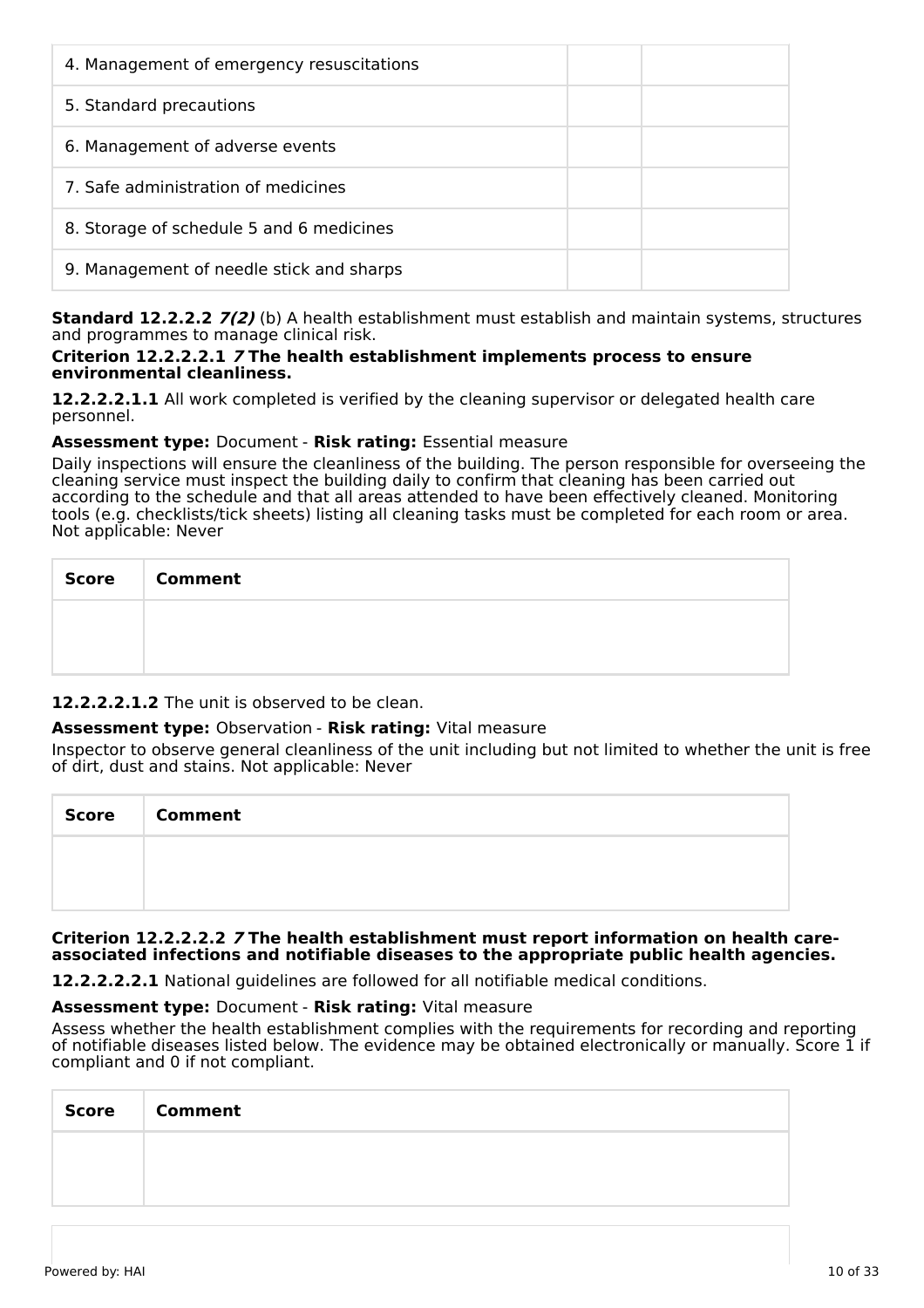| <b>Aspects</b>                                                                                                                                                                                                                                                                                                                                                                                                                                                                                                                                                                                                                                                                                                                                                                                                                                                                                                                                                                                                       | <b>Score</b> | Comment |
|----------------------------------------------------------------------------------------------------------------------------------------------------------------------------------------------------------------------------------------------------------------------------------------------------------------------------------------------------------------------------------------------------------------------------------------------------------------------------------------------------------------------------------------------------------------------------------------------------------------------------------------------------------------------------------------------------------------------------------------------------------------------------------------------------------------------------------------------------------------------------------------------------------------------------------------------------------------------------------------------------------------------|--------------|---------|
| 1. Notifiable medical conditions are to be recorded in the<br>notification booklet or entered electronically into a web-<br>based system. Explanatory note: The health establishment<br>must be aware of the number of cases of different notifiable<br>diseases presenting, to identify emerging trends as early as<br>possible and report them to the relevant authority. Examine<br>the register or electronic system to verify whether all<br>diagnosed notifiable diseases have been recorded.                                                                                                                                                                                                                                                                                                                                                                                                                                                                                                                  |              |         |
| 2. All notifiable diseases are reported using the prescribed<br>form or electronically in a web-based system.                                                                                                                                                                                                                                                                                                                                                                                                                                                                                                                                                                                                                                                                                                                                                                                                                                                                                                        |              |         |
| 3. Proof of submission of completed forms is available.<br>Explanatory note: Inspect submissions from the previous six<br>months. The health establishment must produce evidence<br>that the report has been sent to the public agency. Reporting<br>may be done via either a paper-based or an electronic<br>notification. Form(s) may be sent via SMS, WhatsApp, email<br>or fax. For a paper-based notification, complete the NMC<br>Case Notification Form and email to<br>NMCsurveillanceReport@nicd.ac.za, or fax to 086 639 1638,<br>or send via SMS or WhatsApp to the NMC hotline 072 621<br>3805. Send a copy to the NMC focal person at sub-<br>district/district level (details given on the NMC Notification<br>booklet cover page). The NMC focal person at health facility<br>or sub-district level must ensure that the forms are captured<br>electronically or via the NMC app; Download the NMC app<br>from http://www.nicd.ac.za/notifiable-medical-conditions/ or<br>via a cell phone app store. |              |         |

#### **Criterion 12.2.2.2.3 7 Implementation of standard operating procedures must be monitored.**

**12.2.2.2.3.1** The storage of sterile packs ensures the integrity of materials.

**Assessment type:** Observation - **Risk rating:** Essential measure

The manner in which sterile packs are stored must prevent physical damage to packages, avoid exposure of packages to moisture. Packages should not be stored in a manner that will crush, bend, puncture, or compress them. Therefore, packs should not be wet or have water damage, they should be intact(not opened or torn). Not applicable: Never

| Score | <b>Comment</b> |
|-------|----------------|
|       |                |
|       |                |

# **Criterion 12.2.2.2.4 7 The management of used and soiled linen must meet infection prevention and control requirements.**

**12.2.2.2.4.1** The outpatient department has a designated, access-controlled area for the storage of dirty linen.

# **Assessment type:** Observation - **Risk rating:** Essential measure

The area used to store dirty linen must have a door, which is kept shut. Not applicable: Never

| <b>Score</b> | <b>Comment</b> |
|--------------|----------------|
|              |                |
|              |                |

**12.2.2.2.4.2** Dirty linen trolleys are not overflowing.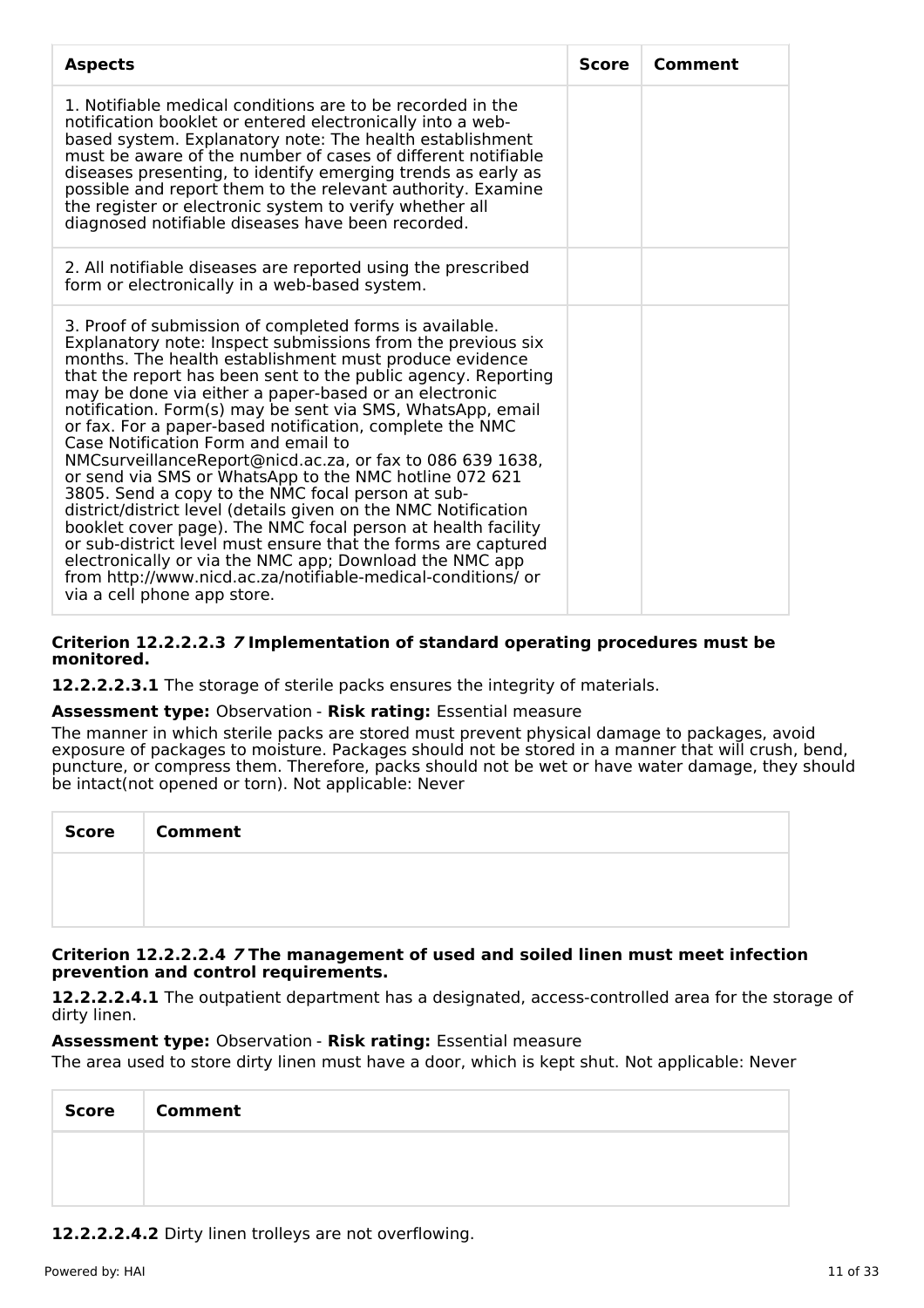# **Assessment type:** Observation - **Risk rating:** Essential measure

Linen must be collected frequently enough to avoid excessive accumulation of dirty linen. Not applicable: Never

| <b>Score</b> | <b>Comment</b> |
|--------------|----------------|
|              |                |
|              |                |

#### **Criterion 12.2.2.2.5 7 The health establishment must have a functional quality management system**

**12.2.2.2.5.1** Quality improvement plans are developed by health care personnel.

#### **Assessment type:** Document - **Risk rating:** Vital measure

Request the quality improvement plan of the unit from the previous six months. Verify whether the aspects listed below are documented. Score if aspect is documented and 0 if not. NB: Score not applicable where no gaps have been identified.

| <b>Score</b> | <b>Comment</b> |
|--------------|----------------|
|              |                |
|              |                |

| <b>Aspects</b>                                        |  | Comment |
|-------------------------------------------------------|--|---------|
| 1. Gaps identified                                    |  |         |
| 2. Activities required or implemented to address gaps |  |         |
| 3. Healthcare personnel responsible                   |  |         |
| 4. Time frames                                        |  |         |

#### **12.2.2.2.5.2** Corrective action has been taken to improve the quality of service provided where gaps are identified.

#### **Assessment type:** Document - **Risk rating:** Vital measure

Evidence must be available that the action specified in the quality improvement plan was implemented. Not applicable: Where there were no gaps identified.

| <b>Score</b> | <b>Comment</b> |
|--------------|----------------|
|              |                |
|              |                |

#### **Criterion 12.2.2.2.6 7 Communication systems must be available and functional to facilitate adequate user care, and safety of user and health care personnel.**

**12.2.2.2.6.1** Functional, accessible telephones are available in the reception area and consultation rooms and/or consultation areas.

#### **Assessment type:** Observation - **Risk rating:** Essential measure

Maintaining and sustaining communication is essential for user safety. Telephones must be functional and available in the areas listed above. Not applicable: Never

|--|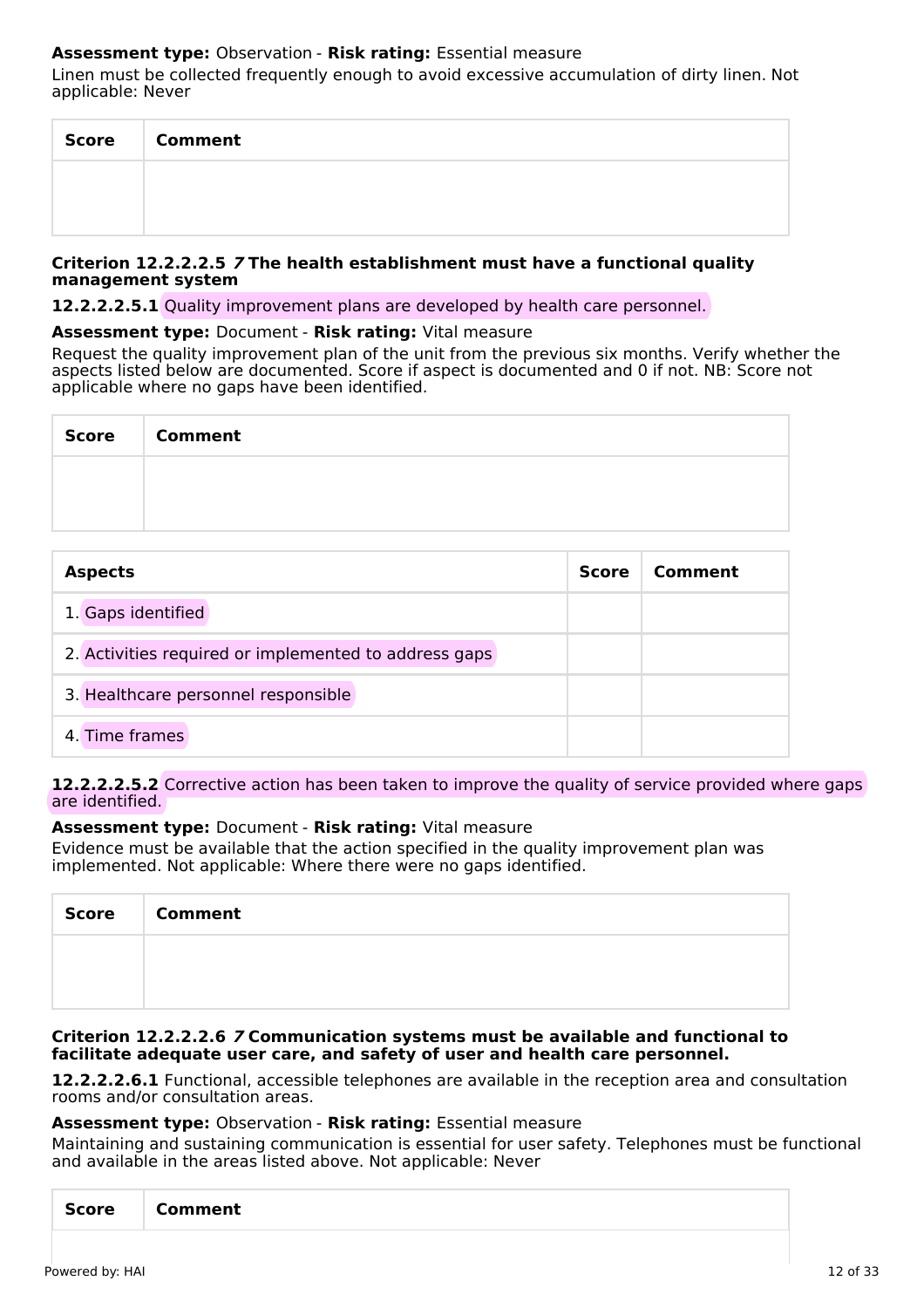### **Criterion 12.2.2.2.7 7 The management of emergency resuscitations must be guided and monitored to improve user outcomes.**

**12.2.2.2.7.1** Emergency trolley is stocked with medicines and equipment.

**Assessment type:** Observation - **Risk rating:** Non negotiable measure

Inspect the contents of the emergency trolley against the aspects listed below. Score 1 if the aspect listed is available, functional and not expired (if applicable) and score 0 if the aspect is not available, not functional or expired (if applicable).

| Score Comment |
|---------------|
|               |
|               |

| <b>Aspects</b>                                             | <b>Score</b> | <b>Comment</b> |
|------------------------------------------------------------|--------------|----------------|
| Devices to open and protect airway                         |              |                |
| 1. Laryngoscope handle                                     |              |                |
| 2. Curved blade for laryngoscope size 2 (adult)            |              |                |
| 3. Curved blade for laryngoscope size 3 (adult)            |              |                |
| 4. Curved blade for laryngoscope size 4 (adult)            |              |                |
| 5. Straight blade for laryngoscope size 1 (paediatric)     |              |                |
| 6. Endotracheal tubes - uncuffed size 2.5mm (paediatric)   |              |                |
| 7. Endotracheal tubes - uncuffed sizes 3mm (paediatric)    |              |                |
| 8. Endotracheal tubes - uncuffed size 3.5mm (paediatric)   |              |                |
| 9. Endotracheal tubes - uncuffed sizes 4.0mm (paediatric)  |              |                |
| 10. Endotracheal tubes - uncuffed size 4.5mm (paediatric)  |              |                |
| 11. Endotracheal tubes - uncuffed sizes 5.0mm (paediatric) |              |                |
| 12. Endotracheal tubes - uncuffed sizes 5.5mm (paediatric) |              |                |
| 13. Endotracheal tubes - cuffed sizes 3.0mm (paediatric)   |              |                |
| 14. Endotracheal tubes - cuffed sizes 3.5mm (paediatric)   |              |                |
| 15. Endotracheal tubes - cuffed sizes 4.0mm (paediatric)   |              |                |
| 16. Endotracheal tubes - cuffed sizes 4.5mm (paediatric)   |              |                |
| 17. Endotracheal tubes - cuffed sizes 5.0mm (paediatric)   |              |                |
| 18. Endotracheal tubes - cuffed sizes 5.5mm (paediatric)   |              |                |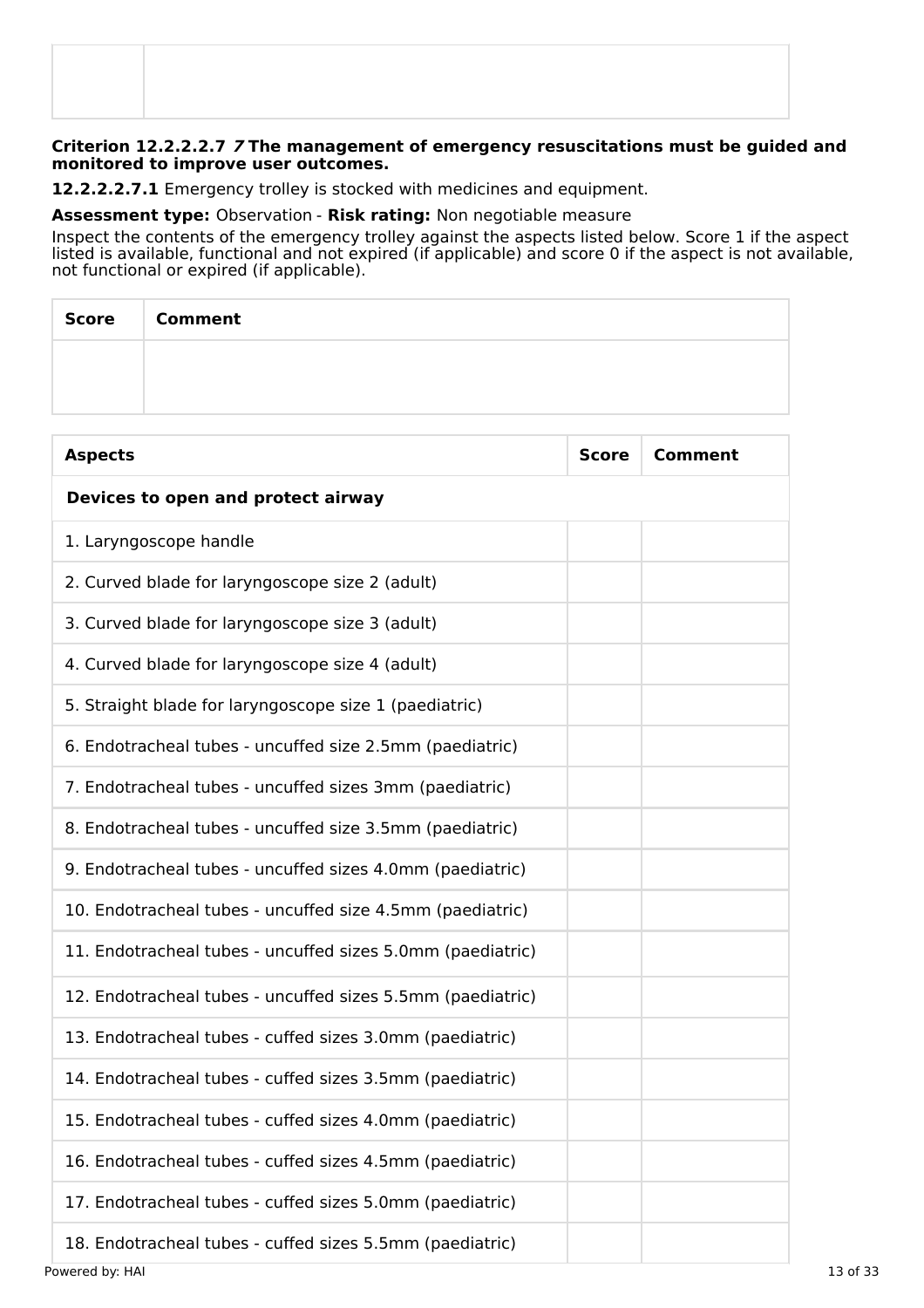| 19. Endotracheal tubes - cuffed sizes 6.0mm (paediatric)             |  |
|----------------------------------------------------------------------|--|
| 20. Endotracheal tubes - cuffed sizes 6.5mm (paediatric)             |  |
| 21. Endotracheal tubes - cuffed sizes 7.0mm (adult)                  |  |
| 22. Endotracheal tubes - cuffed sizes 7.5mm (adult)                  |  |
| 23. Endotracheal tubes - cuffed sizes 8.0mm (adult)                  |  |
| 24. Endotracheal tubes - cuffed sizes 8.5mm (adult                   |  |
| 25. Oropharyngeal airway size 1 (small child)                        |  |
| 26. Oropharyngeal airway size 2 (child)                              |  |
| 27. Oropharyngeal airway size 3 (adult)                              |  |
| 28. Oropharyngeal airway size 4 (medium adult)                       |  |
| 29. Oropharyngeal airway size 5 (large adult)                        |  |
| 30. Nasopharyngeal airway size 3                                     |  |
| 31. Nasopharyngeal airway size 4                                     |  |
| 32. Nasopharyngeal airway size 5                                     |  |
| 33. Plaster or ties for endotracheal tubes                           |  |
| 34. Xylocaine spray or Lubricating gel                               |  |
| <b>Equipment for difficult Intubation</b>                            |  |
| 35. Introducer                                                       |  |
| 36. Laryngeal mask airway size 2                                     |  |
| 37. Laryngeal mask airway size 3                                     |  |
| 38. Laryngeal mask airway size 4                                     |  |
| 39. Laryngeal mask airway size 5                                     |  |
| 40. Magill forceps (adult)                                           |  |
| 41. Magill forceps (paediatric)                                      |  |
| Devices to deliver oxygen/ventilate users                            |  |
| 42. Manual resuscitator device or bag and valve mask (adult)         |  |
| 43. Manual resuscitator device or bag and valve mask<br>(paediatric) |  |
| 44. Oxygen masks                                                     |  |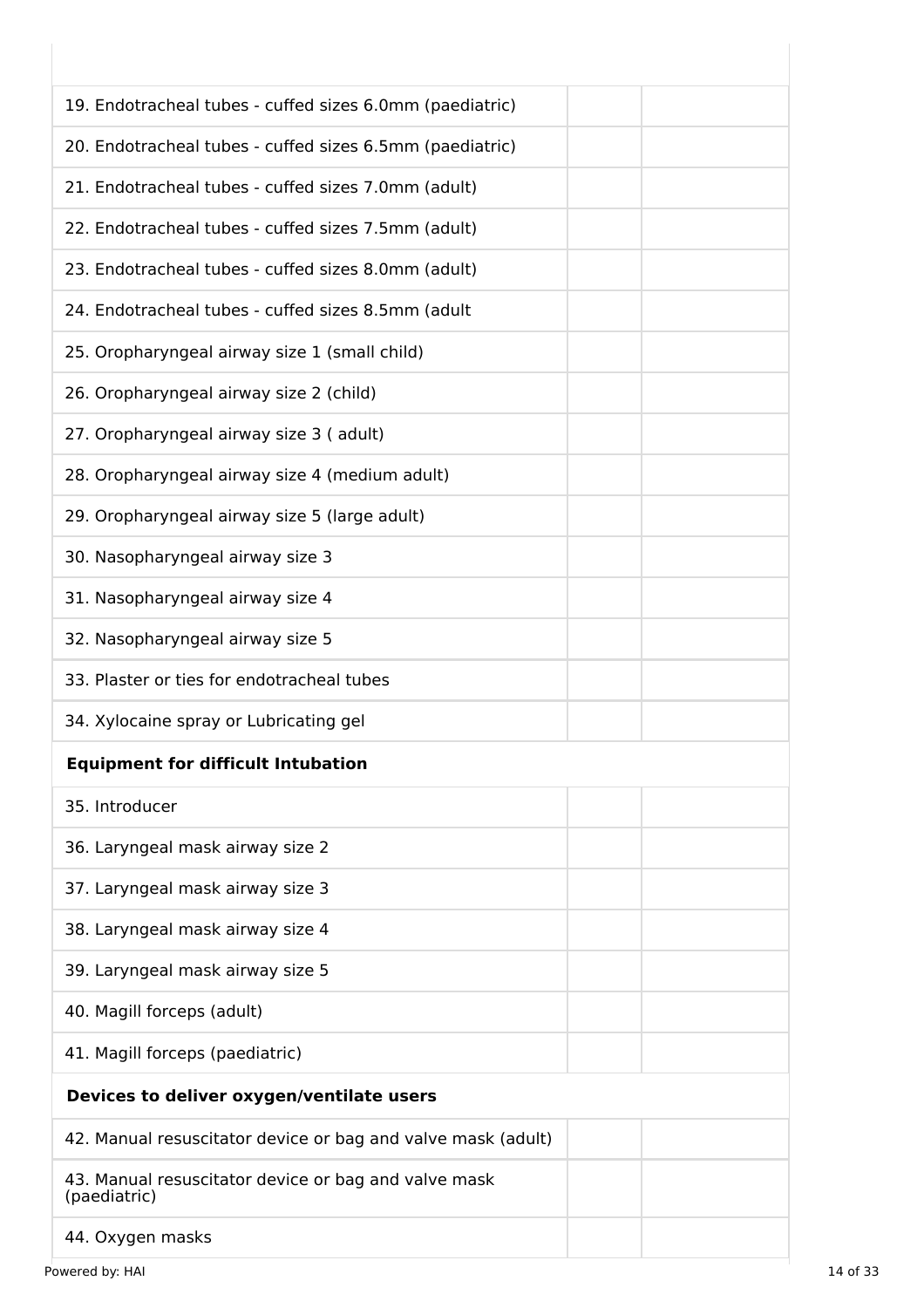| 45. Oxygen supply - ready for use (portable). Explanatory<br>note: An oxygen cylinder fitted with regulator indicating<br>cylinder pressure and adjustable flowrate must be available.<br>Oxygen levels must not be below the minimum level<br>indicated in the oxygen cylinder gauge |
|---------------------------------------------------------------------------------------------------------------------------------------------------------------------------------------------------------------------------------------------------------------------------------------|
| Equipment to diagnose and treat cardiac dysrhythmias                                                                                                                                                                                                                                  |
| 46. Automated external defibrillator (AED) or defibrillator<br>with pads, paddles and electrodes                                                                                                                                                                                      |
| 47. Cardiac arrest board                                                                                                                                                                                                                                                              |
| Devices to gain intravascular access                                                                                                                                                                                                                                                  |
| 48. Intravenous administration sets                                                                                                                                                                                                                                                   |
| 49. IV Cannulae                                                                                                                                                                                                                                                                       |
| <b>Medicine</b>                                                                                                                                                                                                                                                                       |
| 50. Emergency medicines according to local protocol are<br>available and have not expired.                                                                                                                                                                                            |

**12.2.2.2.7.2** Medical supplies and equipment for resuscitation are available.

# **Assessment type:** Observation - **Risk rating:** Vital measure

Inspect whether medical supplies and equipment used for resuscitation is available. The items may be available in the trolley or vicinity of the trolley. Score 1 if the aspect listed is available, functional and not expired (if applicable) and score 0 if the aspect is not available, not functional or expired (if applicable).

| <b>Score</b> | <b>Comment</b> |
|--------------|----------------|
|              |                |
|              |                |

| <b>Aspects</b>                             | <b>Score</b> | Comment |
|--------------------------------------------|--------------|---------|
| 1. Chlorhexidine solution or Alcohol swabs |              |         |
| 2. Eye protection                          |              |         |
| 3. Facemask                                |              |         |
| 4. Gloves                                  |              |         |
| 5. Spare batteries for laryngoscope        |              |         |
| 6. Spare bulb(where applicable)            |              |         |
| 7. Syringe 2ml                             |              |         |
| 8. Syringe 5ml                             |              |         |
| 9. Syringe 20ml                            |              |         |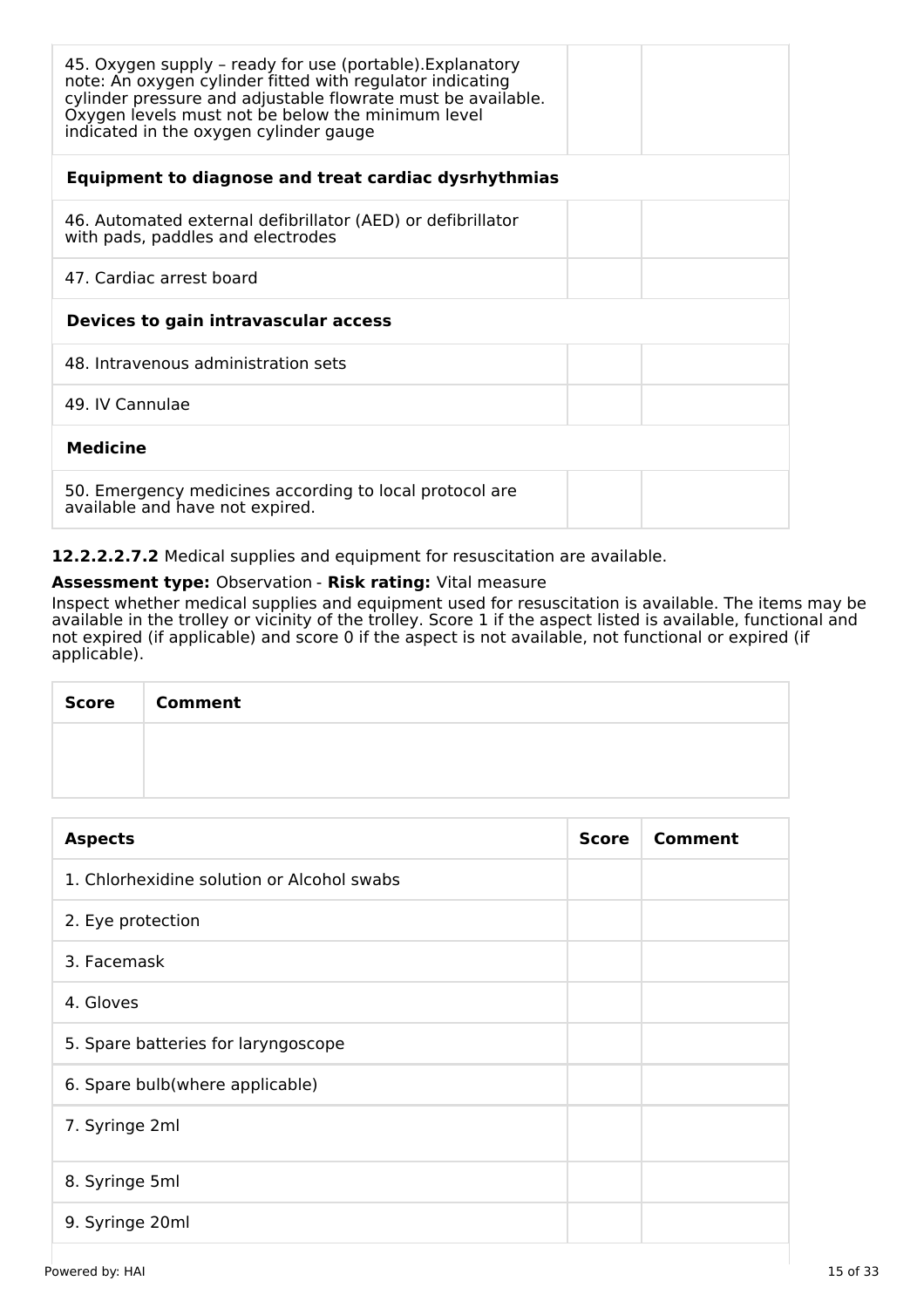| 10. Catheter tip syringe 50ml                      |
|----------------------------------------------------|
| 11. Needles size 16 G                              |
| 12. Needles pink 18 G                              |
| 13. Needles green 21G                              |
| 14. Scissors                                       |
| 15. Tourniquet                                     |
| 16. Stethoscope                                    |
| 17. Nasogastric tubes size 5 (paediatric)          |
| 18. Nasogastric tubes size 6 (paediatric)          |
| 19. Nasogastric tubes size 8 (paediatric)          |
| 20. Nasogastric tubes size 10 (paediatric)         |
| 21. Nasogastric tubes size 12 (adult / paediatric) |
| 22. Nasogastric tubes size 14 (adult)              |
| 23. Nasogastric tubes size 16 (adult)              |
| 24. Nasogastric tubes size 18 (adult)              |
| 25. Suction catheter 8F (paediatric)               |
| 26. Suction catheter 10F (paediatric)              |
| 27. Suction catheter 12F (adult)                   |
| 28. Suction catheter 14F (adult)                   |
| 29. Suction devices (portable)                     |
| 30. Yankhauer suction                              |
| 31. Resuscitation algorithm                        |

# **12.2.2.2.7.3** The emergency trolley in the unit is checked.

# **Assessment type:** Document - **Risk rating:** Vital measure

This must be done at the beginning of each shift and after each use. Check records from the previous 30 days. Not applicable: Where the outpatient department uses the emergency trolley from the emergency unit.

| Score   Comment |
|-----------------|
|                 |
|                 |

**Criterion 12.2.2.2.8 7 Medical equipment management systems must be in place to minimise the risk of patient safety incidents related to medical equipment.**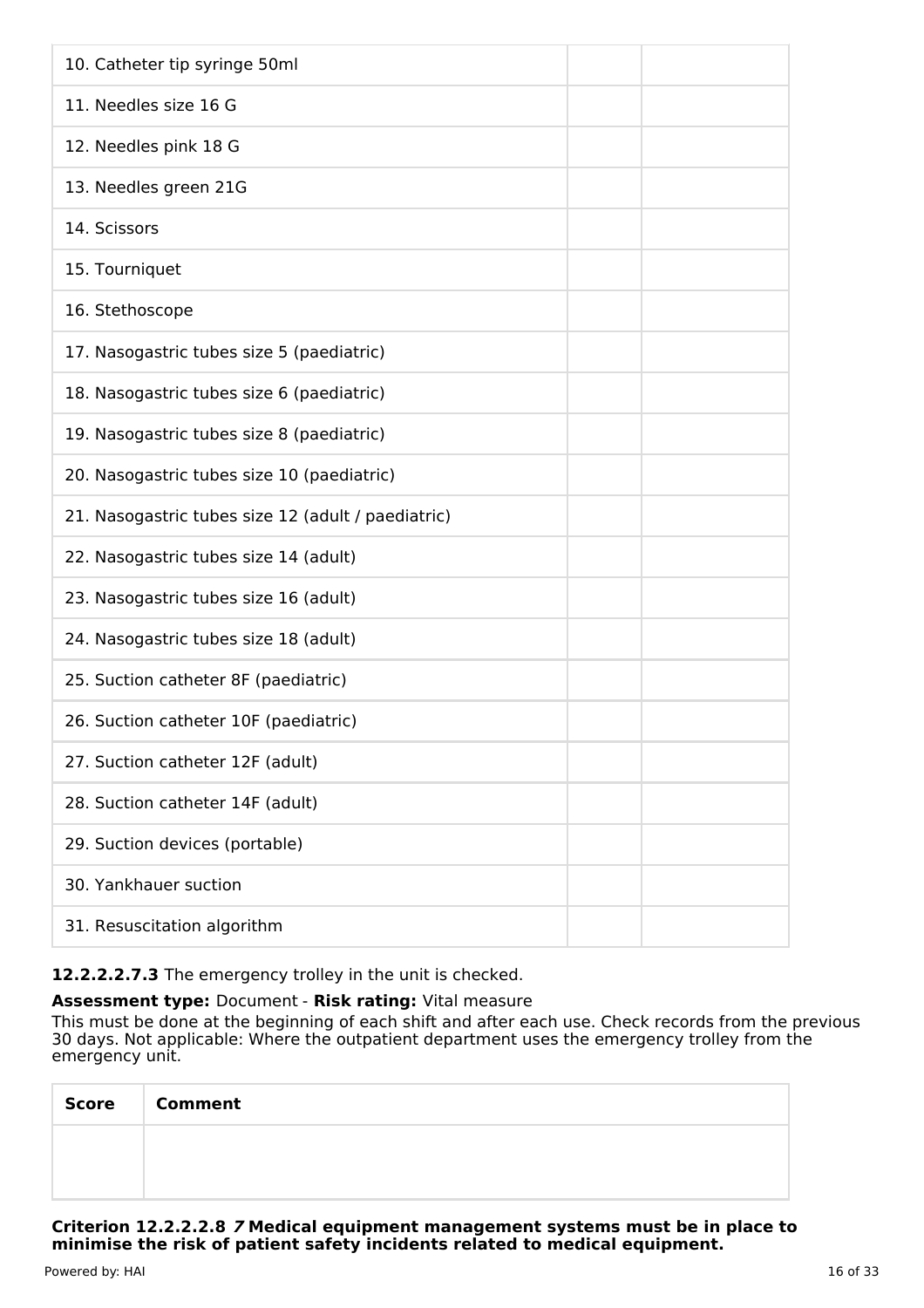**12.2.2.2.8.1** Health care personnel receive training in the use of medical equipment.

# **Assessment type:** Document - **Risk rating:** Essential measure

This includes, but is not limited to, orientation records demonstrating that such training has been conducted, in-service training, or training by the supplier of new equipment. Training must be provided for each health care provider, for each item of equipment they will be required to use in the course of performing their duties. Not applicable: Where there was no new equipment introduced in the past 12 months.

| <b>Score</b> | <b>Comment</b> |
|--------------|----------------|
|              |                |
|              |                |

#### **Sub Domain 12.2.3 8** Infection prevention and control programmes

**Standard 12.2.3.1 8(1)** The health establishment must maintain an environment, which minimises the risk of disease outbreaks, the transmission of infection to users, health care personnel and visitors.

**Criterion 12.2.3.1.1 8(2)(a) The health establishment must ensure that there are hand washing facilities in every service area.**

# **12.2.3.1.1.1** Hand washing facilities are available.

**Assessment type:** Observation - **Risk rating:** Vital measure

Verify whether the hand washing items listed below are available. Score 1 if the item is available and 0 if not available.

| Score   Comment |
|-----------------|
|                 |
|                 |

#### Unit 1 User care area

| <b>Aspects</b>                                                                                                                                                                                                                                                                               | Score | Comment |
|----------------------------------------------------------------------------------------------------------------------------------------------------------------------------------------------------------------------------------------------------------------------------------------------|-------|---------|
| 1. Hand washing basin. Explanatory note: The basin must not<br>be blocked, broken, have deep cracks causing leaking of<br>water, or have hairline cracks.                                                                                                                                    |       |         |
| 2. Poster on correct hand washing technique                                                                                                                                                                                                                                                  |       |         |
| 3. Poster on correct use of alcohol-based hand rub.<br>Explanatory note: Posters must be placed at strategic places<br>and above alcohol dispensers in the health establishment as<br>stipulated in page 33 of Practical Manual for Implementation<br>of IPC Strategic framework March 2020. |       |         |
| 4. Taps. Explanatory note: Taps must be elbow-operated in<br>user care areas, but not in toilets                                                                                                                                                                                             |       |         |
| 5. Running water                                                                                                                                                                                                                                                                             |       |         |
| 6. Wall mounted soap dispenser                                                                                                                                                                                                                                                               |       |         |
| 7. Plain liquid soap                                                                                                                                                                                                                                                                         |       |         |
| 8. Paper towels                                                                                                                                                                                                                                                                              |       |         |
| 9. Paper towel dispenser                                                                                                                                                                                                                                                                     |       |         |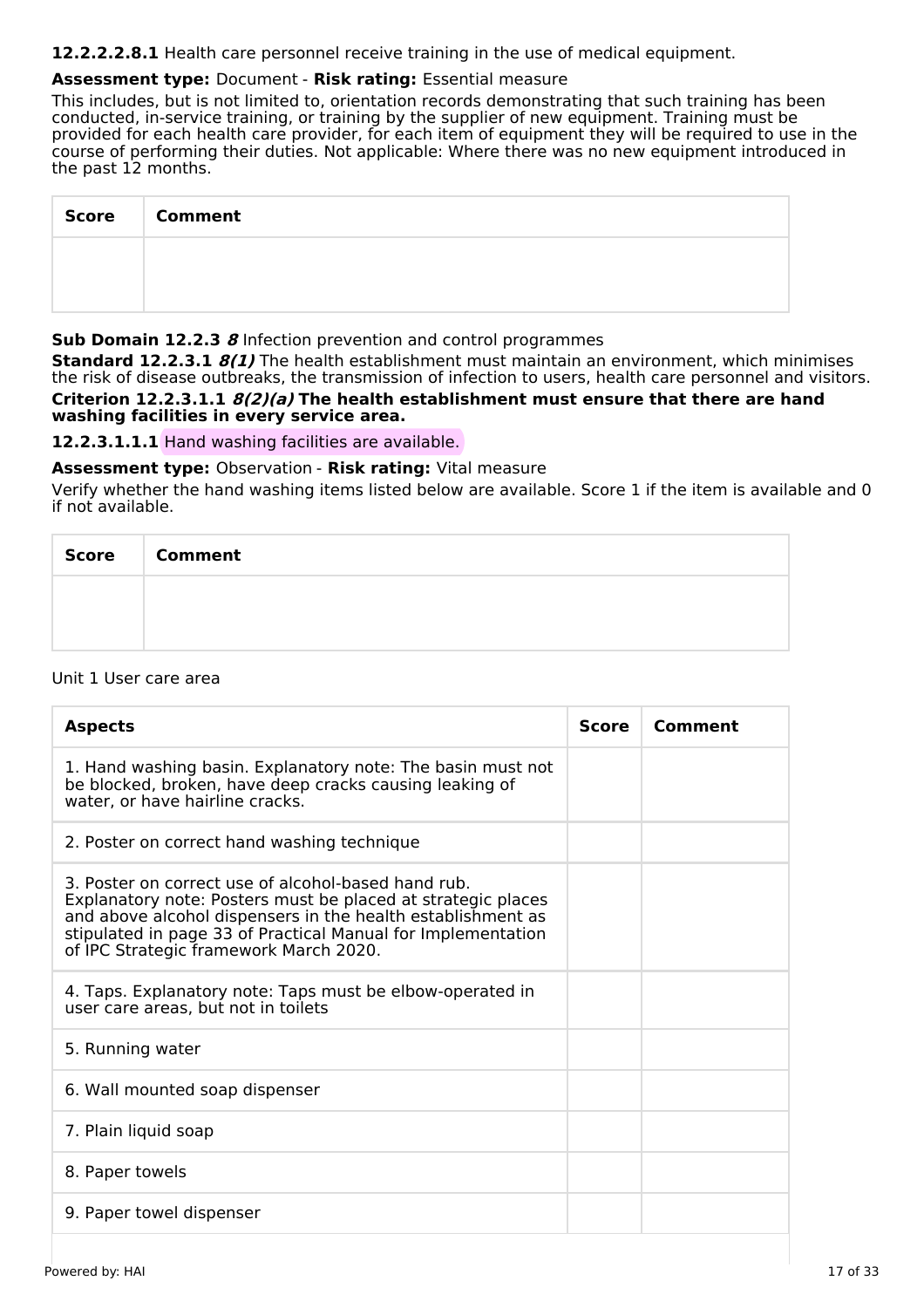| 10. Bin                                                                                                                           |  |
|-----------------------------------------------------------------------------------------------------------------------------------|--|
| 11. Alcohol based hand rub. Explanatory note: Item does not<br>necessarily have to be in the hand washing basin/facility<br>area. |  |

# Unit 2 Personnel toilet

| <b>Aspects</b>                                                                                                                                                                                                                                                                               | <b>Score</b> | Comment |
|----------------------------------------------------------------------------------------------------------------------------------------------------------------------------------------------------------------------------------------------------------------------------------------------|--------------|---------|
| 1. Hand washing basin. Explanatory note: The basin must not<br>be blocked, broken, have deep cracks causing leaking of<br>water, or have hairline cracks.                                                                                                                                    |              |         |
| 2. Poster on correct hand washing technique                                                                                                                                                                                                                                                  |              |         |
| 3. Poster on correct use of alcohol-based hand rub.<br>Explanatory note: Posters must be placed at strategic places<br>and above alcohol dispensers in the health establishment as<br>stipulated in page 33 of Practical Manual for Implementation<br>of IPC Strategic framework March 2020. |              |         |
| 4. Taps. Explanatory note: Taps must be elbow-operated in<br>user care areas, but not in toilets                                                                                                                                                                                             |              |         |
| 5. Running water                                                                                                                                                                                                                                                                             |              |         |
| 6. Wall mounted soap dispenser                                                                                                                                                                                                                                                               |              |         |
| 7. Plain liquid soap                                                                                                                                                                                                                                                                         |              |         |
| 8. Paper towels                                                                                                                                                                                                                                                                              |              |         |
| 9. Paper towel dispenser                                                                                                                                                                                                                                                                     |              |         |
| 10. Bin                                                                                                                                                                                                                                                                                      |              |         |
| 11. Alcohol based hand rub. Explanatory note: Item does not<br>necessarily have to be in the hand washing basin/facility<br>area.                                                                                                                                                            |              |         |

# Unit 3 User toilet

| <b>Aspects</b>                                                                                                                                                                                                                                                                               | <b>Score</b> | Comment |
|----------------------------------------------------------------------------------------------------------------------------------------------------------------------------------------------------------------------------------------------------------------------------------------------|--------------|---------|
| 1. Hand washing basin. Explanatory note: The basin must not<br>be blocked, broken, have deep cracks causing leaking of<br>water, or have hairline cracks.                                                                                                                                    |              |         |
| 2. Poster on correct hand washing technique                                                                                                                                                                                                                                                  |              |         |
| 3. Poster on correct use of alcohol-based hand rub.<br>Explanatory note: Posters must be placed at strategic places<br>and above alcohol dispensers in the health establishment as<br>stipulated in page 33 of Practical Manual for Implementation<br>of IPC Strategic framework March 2020. |              |         |
| 4. Taps. Explanatory note: Taps must be elbow-operated in<br>user care areas, but not in toilets                                                                                                                                                                                             |              |         |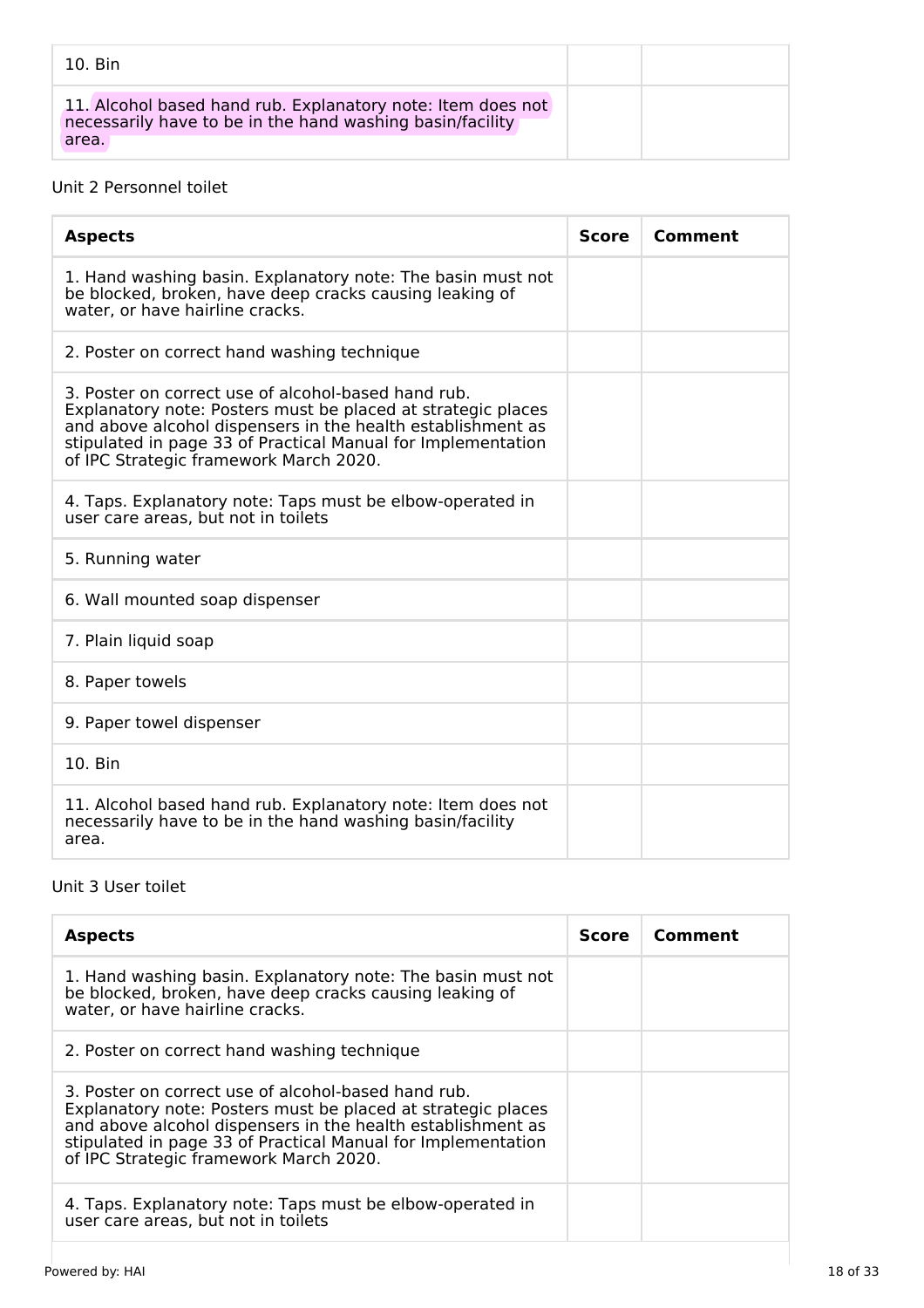| 5. Running water                                                                                                                  |  |
|-----------------------------------------------------------------------------------------------------------------------------------|--|
| 6. Wall mounted soap dispenser                                                                                                    |  |
| 7. Plain liquid soap                                                                                                              |  |
| 8. Paper towels                                                                                                                   |  |
| 9. Paper towel dispenser                                                                                                          |  |
| $10.$ Bin                                                                                                                         |  |
| 11. Alcohol based hand rub. Explanatory note: Item does not<br>necessarily have to be in the hand washing basin/facility<br>area. |  |

# **Criterion 12.2.3.1.2 8(2)(c) The health establishment must ensure there is clean linen to meet the needs of users.**

**12.2.3.1.2.1** The unit manager has determined the linen requirements for the department.

# **Assessment type:** Document - **Risk rating:** Essential measure

It is necessary to determine the linen requirements for the outpatient department, to ensure sufficient linen is available for all users to receive clean linen. It is also necessary to determine how many linen items must be available in the linen storage area for routine linen changes, and to respond to episodes of dirtying or soiling of linen. This may change with the type of users attended to in the outpatient department, including, but limited to, users with continence issues or with actively bleeding or suppurating wounds. Not applicable: Never

| Score   Comment |
|-----------------|
|                 |
|                 |

# **12.2.3.1.2.2** Linen rooms or storage cupboards are adequately stocked and well organised.

#### **Assessment type:** Observation - **Risk rating:** Essential measure

Inspect the area where linen is stored to determine whether the aspects listed below are compliant. Score 1 if the aspect is compliant and 0 if not compliant. Score 0 if the department does not have a designated area with a door that can be kept closed.

| <b>Score</b> | <b>Comment</b> |
|--------------|----------------|
|              |                |
|              |                |

| <b>Aspects</b>                          | <b>Score</b> | Comment |
|-----------------------------------------|--------------|---------|
| 1. Designated area for storage of linen |              |         |
| 2. Area is locked                       |              |         |
| 3. Linen is stored on shelves           |              |         |
| 4. Area is well organised               |              |         |
| 5. Clean linen is available             |              |         |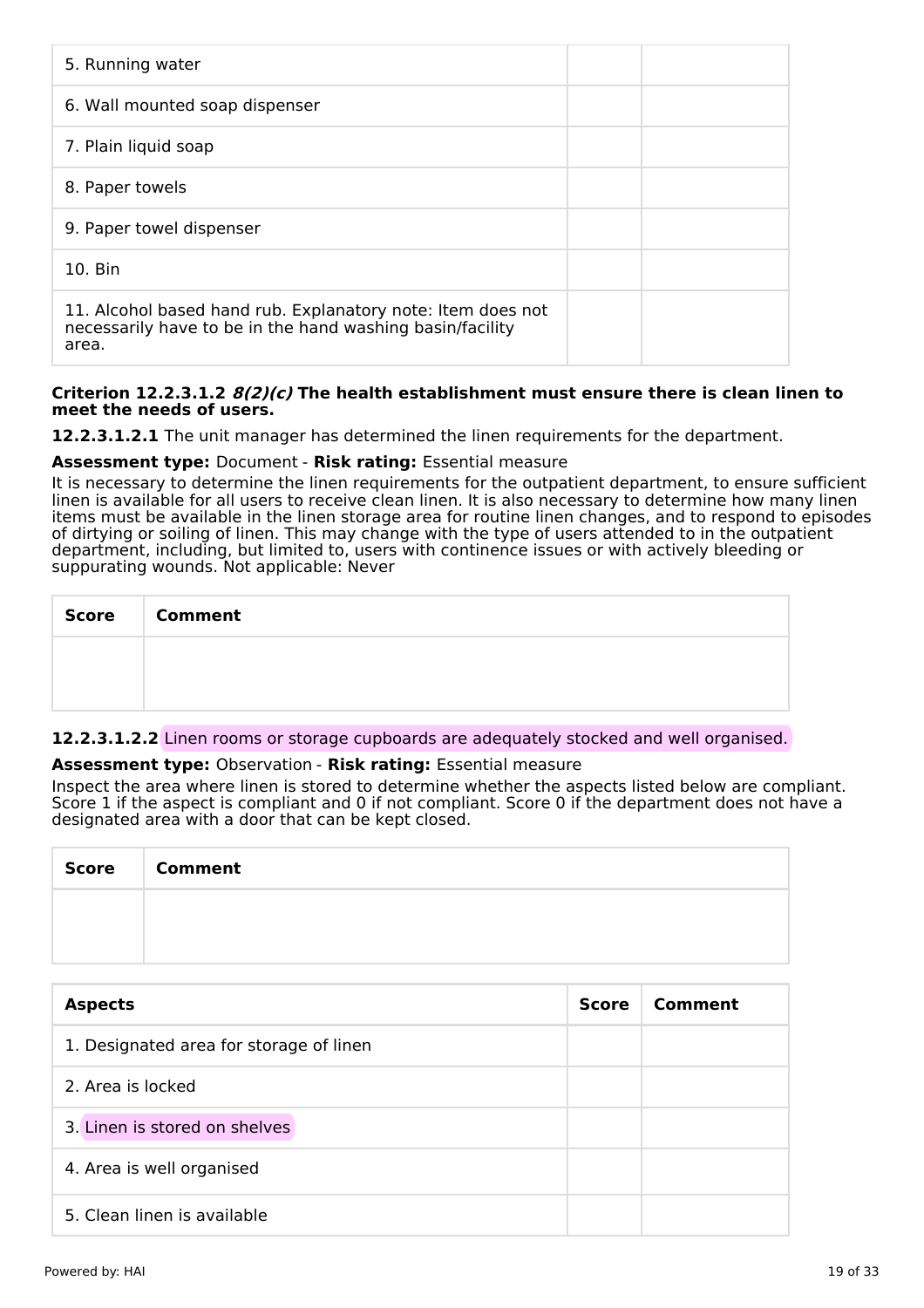#### **Criterion 12.2.3.1.3 8(2)(d) The health establishment must ensure that health care personnel are protected from acquiring infections through the use of personal protective equipment and prophylactic immunisations.**

**12.2.3.1.3.1** Personal protective equipment is worn.

# **Assessment type:** Observation - **Risk rating:** Vital measure

Using the checklist below, verify whether protective clothing and equipment is worn. Score 1 if the items are worn and 0 if not worn. Score NA where, at the time of the inspection, health care personnel are not in a situation in which they are required to wear protective clothing.

| Score   Comment |
|-----------------|
|                 |
|                 |

# Unit 1 Consulting room 1: Worn

| <b>Aspects</b>                           | <b>Score</b> | Comment |
|------------------------------------------|--------------|---------|
| 1. Latex or nitrile gloves - non-sterile |              |         |
| 2. Gloves - sterile                      |              |         |
| 3. Disposable gowns or aprons            |              |         |
| 4. Protective face shields or goggles    |              |         |
| 5. Face masks                            |              |         |
| 6. N95 or KN95 or FFP2 respirators.      |              |         |

# Unit 2 Consulting room 2: Worn

| <b>Aspects</b>                           | <b>Score</b> | Comment |
|------------------------------------------|--------------|---------|
| 1. Latex or nitrile gloves - non-sterile |              |         |
| 2. Gloves - sterile                      |              |         |
| 3. Disposable gowns or aprons            |              |         |
| 4. Protective face shields or goggles    |              |         |
| 5. Face masks                            |              |         |
| 6. N95 or KN95 or FFP2 respirators.      |              |         |

# Unit 3 Cleaner: Worn

| <b>Aspects</b>                           | <b>Score</b> | Comment |
|------------------------------------------|--------------|---------|
| 1. Latex or nitrile gloves - non-sterile |              |         |
| 2. Domestic gloves                       |              |         |
| 3. Disposable gowns or aprons            |              |         |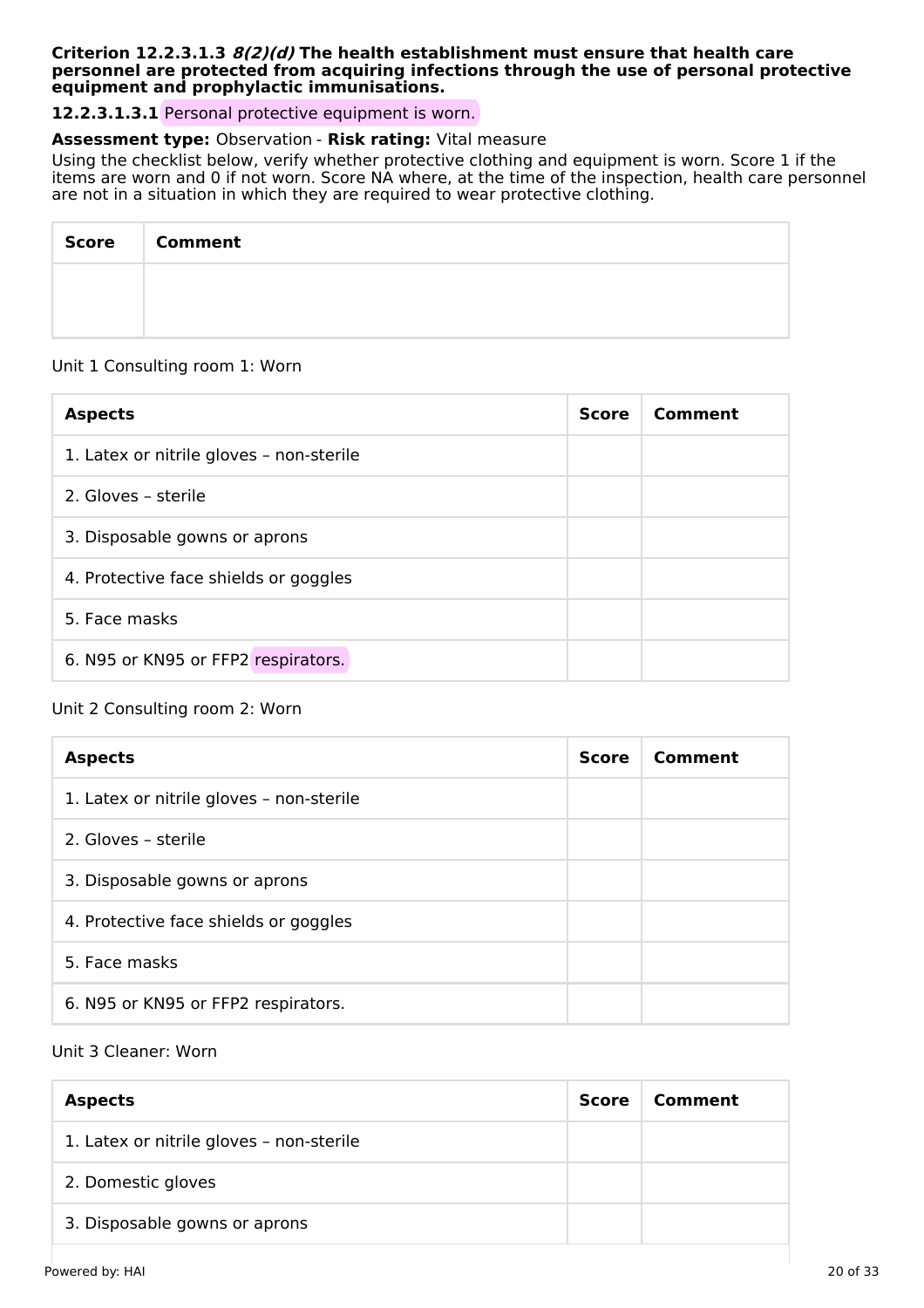| 4. Protective face shields or goggles |  |
|---------------------------------------|--|
| 5. Face masks                         |  |
| 6. N95 or KN95 or FFP2 respirators.   |  |

# **Sub Domain 12.2.4 9** Waste management

**Standard 12.2.4.1 9(1)** The health establishment must ensure that waste is handled, stored, and disposed of safely in accordance with the law.

#### **Criterion 12.2.4.1.1 9(2)(a) The health establishment must have appropriate waste containers at the point of waste generation.**

**12.2.4.1.1.1** The outpatient department has appropriate containers for the disposal of all types of waste.

# **Assessment type:** Observation - **Risk rating:** Vital measure

Verify whether the waste containers listed below are available. Health care risk waste containers must have the appropriate international hazard symbol and be marked as prescribed in SANS 10248-1: Management of Health Care Waste, Part 1: Management of healthcare risk waste from a health facility. Score 1 if the waste container is available and 0 if not available. Where a particular type of waste is not generated in the outpatient department, score NA.

| <b>Score</b> | <b>Comment</b> |
|--------------|----------------|
|              |                |
|              |                |

| <b>Aspects</b>                                                                 | <b>Score</b> | Comment |
|--------------------------------------------------------------------------------|--------------|---------|
| 1. Infectious non-anatomical waste (red)                                       |              |         |
| 2. Sharps (yellow)                                                             |              |         |
| 3. General waste (black, beige, white or transparent<br>packaging can be used) |              |         |

# **Criterion 12.2.4.1.2 9(2)(b) The health establishment must implement procedures for the collection, handling, storage and disposal of waste.**

**12.2.4.1.2.1** Sharps are safely managed and discarded in the outpatient department.

# **Assessment type:** Observation - **Risk rating:** Vital measure

Select three clinical areas in the outpatient department and verify whether sharps and needles are correctly managed in accordance with the health establishment's standard operating procedures. Score 1 if the aspect is compliant and 0 if not compliant.

| <b>Score</b> | <b>Comment</b> |
|--------------|----------------|
|              |                |
|              |                |

# Unit 1 Clinical area 1

| <b>Aspects</b>                                    | Score | Comment |
|---------------------------------------------------|-------|---------|
| 1. Sharps containers available at site of use.    |       |         |
| 2. Sharps containers have correctly fitting lids. |       |         |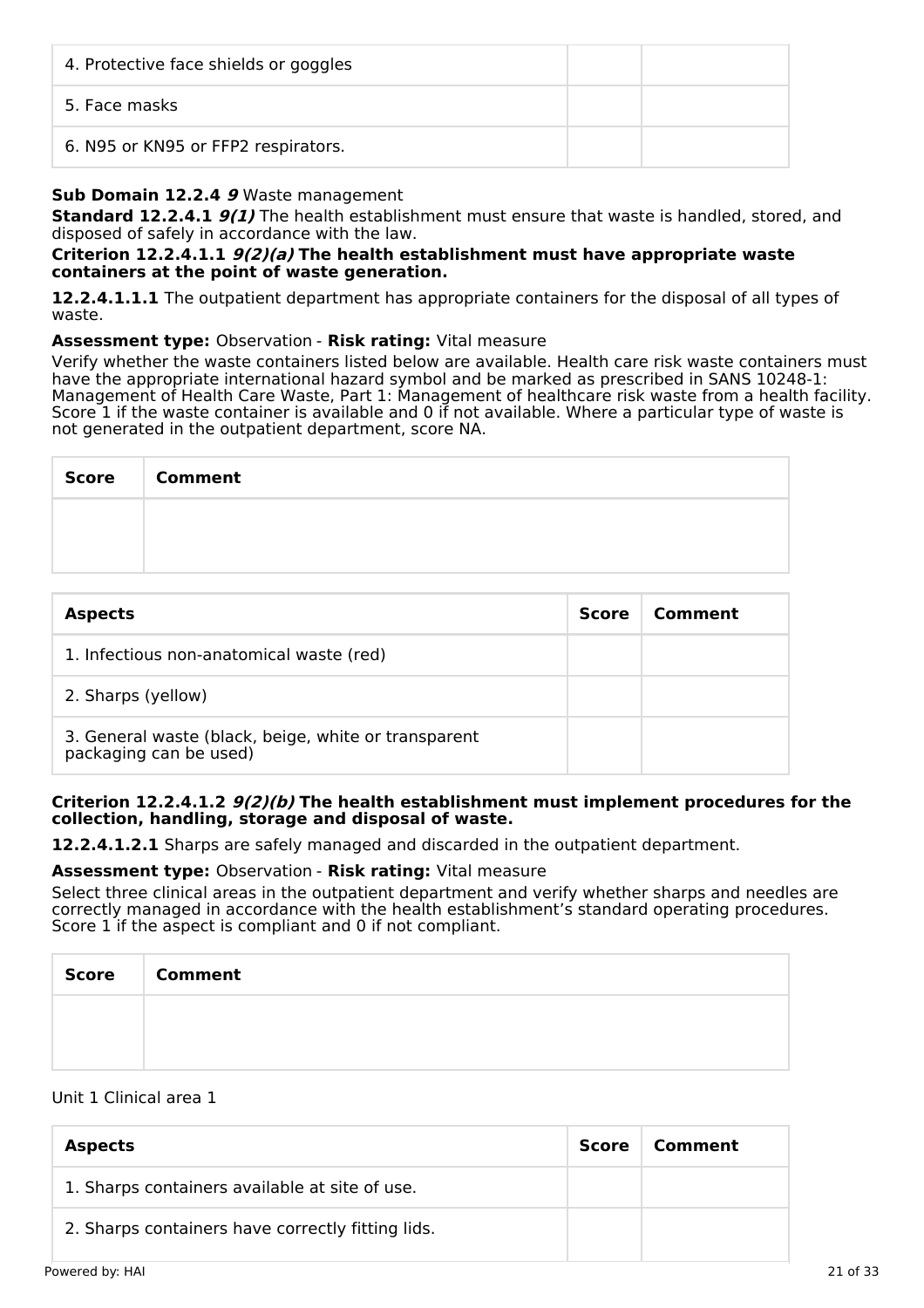| 3. Needles are not recapped before disposal (not applicable<br>where safety engineered devices, i.e. built-in safety devices<br>for recapping or retracting the needle are used). Explanatory<br>note: This does not apply where it is not possible to see<br>inside the sharps container. |  |
|--------------------------------------------------------------------------------------------------------------------------------------------------------------------------------------------------------------------------------------------------------------------------------------------|--|
| 4. Syringes with attached needles are discarded in their<br>entirety.                                                                                                                                                                                                                      |  |

# Unit 2 Clinical area 2

| <b>Aspects</b>                                                                                                                                                                                                                                                                             | <b>Score</b> | Comment |
|--------------------------------------------------------------------------------------------------------------------------------------------------------------------------------------------------------------------------------------------------------------------------------------------|--------------|---------|
| 1. Sharps containers available at site of use.                                                                                                                                                                                                                                             |              |         |
| 2. Sharps containers have correctly fitting lids.                                                                                                                                                                                                                                          |              |         |
| 3. Needles are not recapped before disposal (not applicable<br>where safety engineered devices, i.e. built-in safety devices<br>for recapping or retracting the needle are used). Explanatory<br>note: This does not apply where it is not possible to see<br>inside the sharps container. |              |         |
| 4. Syringes with attached needles are discarded in their<br>entirety.                                                                                                                                                                                                                      |              |         |

# Unit 3 Clinical area 3

| <b>Aspects</b>                                                                                                                                                                                                                                                                             | <b>Score</b> | Comment |
|--------------------------------------------------------------------------------------------------------------------------------------------------------------------------------------------------------------------------------------------------------------------------------------------|--------------|---------|
| 1. Sharps containers available at site of use.                                                                                                                                                                                                                                             |              |         |
| 2. Sharps containers have correctly fitting lids.                                                                                                                                                                                                                                          |              |         |
| 3. Needles are not recapped before disposal (not applicable<br>where safety engineered devices, i.e. built-in safety devices<br>for recapping or retracting the needle are used). Explanatory<br>note: This does not apply where it is not possible to see<br>inside the sharps container. |              |         |
| 4. Syringes with attached needles are discarded in their<br>entirety.                                                                                                                                                                                                                      |              |         |

#### **12.2.4.1.2.2** There is a temporary healthcare risk waste storage area.

# **Assessment type:** Observation - **Risk rating:** Essential measure

In all areas where waste is held for collection and removal to the central storage area, a designated area for temporary storage of waste must be available. Some health establishments will have a purpose-built temporary waste storage area, others will utilise a specific area within the available space. Score 1 if the aspect is compliant and 0 if not compliant or where there is no designated area.

| <b>Score</b> | <b>Comment</b> |
|--------------|----------------|
|              |                |
|              |                |
|              |                |

| <b>Aspects</b> | Score | Comment |
|----------------|-------|---------|
|                |       |         |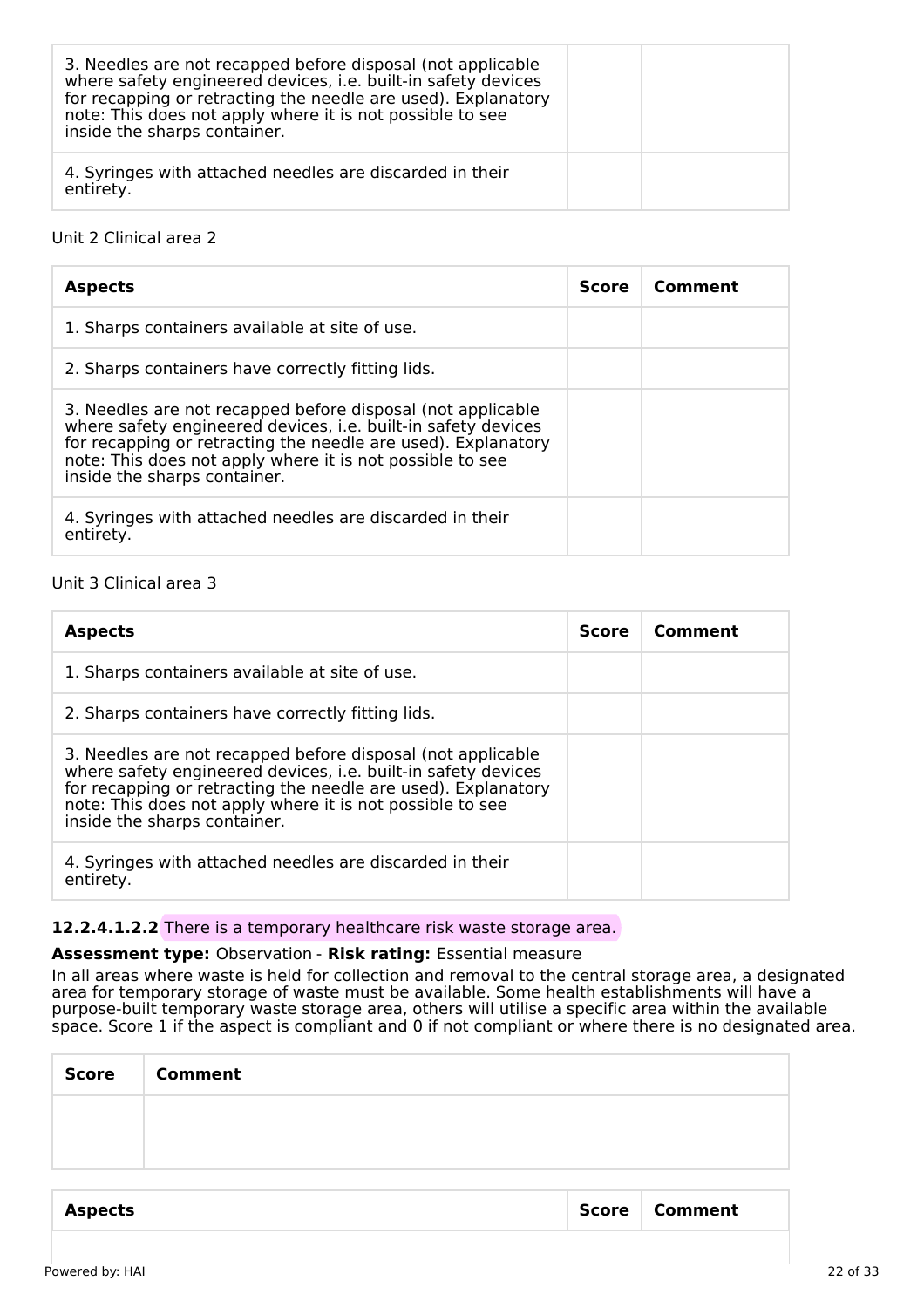| 1. Space available to store waste containers                                    |  |
|---------------------------------------------------------------------------------|--|
| 2. Area is well ventilated                                                      |  |
| 3. Area is well lit                                                             |  |
| 4. Area has impervious floor surfaces (waterproof or<br>resistant, not cracked) |  |

# **Sub Domain 12.2.5 21** Adverse events

**Standard 12.2.5.1 21(1)** The health establishment must have a system to monitor and report all adverse events.

**Criterion 12.2.5.1.1 21(2)(b) The health establishment must have systems in place to report adverse incidents to a structure in the health establishment or responsible authority that monitors these events.**

**12.2.5.1.1.1** Health care personnel are aware of the procedure to report adverse events.

#### **Assessment type:** Staff interview - **Risk rating:** Essential measure

Interview three health care personnel to establish their awareness on reporting of adverse events Score 1 if they are able to explain the aspects listed below and 0 if not.

| Score   Comment |
|-----------------|
|                 |
|                 |

# Unit 1 Health care personnel 1

| <b>Aspects</b>                                                                                                                                                                              | <b>Score</b> | Comment |
|---------------------------------------------------------------------------------------------------------------------------------------------------------------------------------------------|--------------|---------|
| 1. Types of adverse events that might happen in the unit<br>(give three examples).                                                                                                          |              |         |
| 2. How to report adverse events in the unit?                                                                                                                                                |              |         |
| 3. Feedback processes on reported adverse events.<br>Explanatory notes: This could include but not limited to<br>formal feedback on the progress, outcome and quality<br>improvement plans) |              |         |

#### Unit 2 Health care personnel 2

| <b>Aspects</b>                                                                                                                                                                              | <b>Score</b> | Comment |
|---------------------------------------------------------------------------------------------------------------------------------------------------------------------------------------------|--------------|---------|
| 1. Types of adverse events that might happen in the unit<br>(give three examples).                                                                                                          |              |         |
| 2. How to report adverse events in the unit?                                                                                                                                                |              |         |
| 3. Feedback processes on reported adverse events.<br>Explanatory notes: This could include but not limited to<br>formal feedback on the progress, outcome and quality<br>improvement plans) |              |         |

#### Unit 3 Health care personnel 3

| <b>Aspects</b>  | Score | <b>Comment</b> |          |
|-----------------|-------|----------------|----------|
| Powered by: HAI |       |                | 23 of 33 |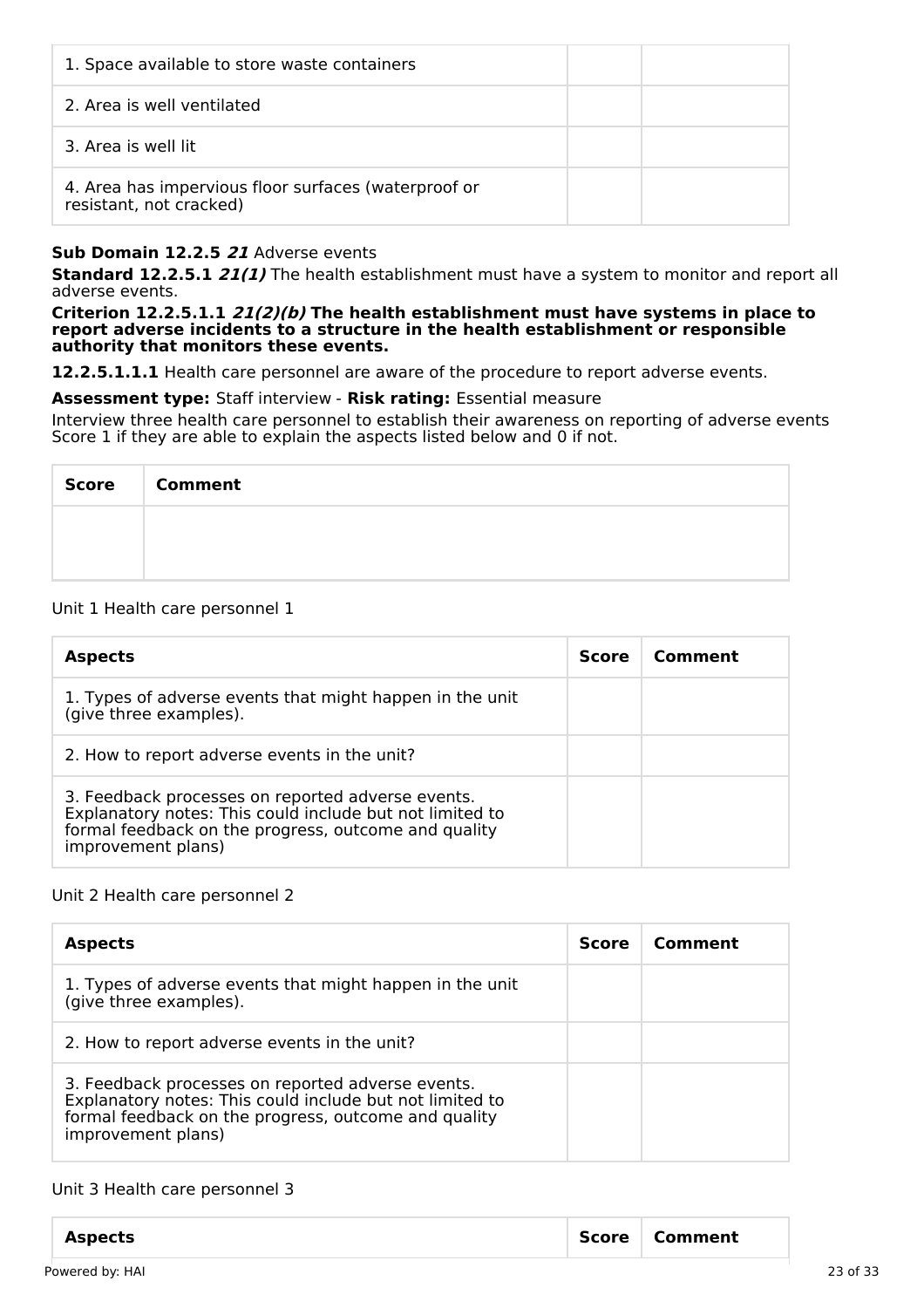| 1. Types of adverse events that might happen in the unit<br>(give three examples).                                                                                                          |  |
|---------------------------------------------------------------------------------------------------------------------------------------------------------------------------------------------|--|
| 2. How to report adverse events in the unit?                                                                                                                                                |  |
| 3. Feedback processes on reported adverse events.<br>Explanatory notes: This could include but not limited to<br>formal feedback on the progress, outcome and quality<br>improvement plans) |  |

# **Domain 12.3 CLINICAL SUPPORT SERVICES**

**Sub Domain 12.3.1 10** Medicines and medical supplies

**Standard 12.3.1.1 10(1)** The health establishment must comply with the provisions of the Pharmacy Act, 1974 and the Medicines and Related Substances Act, 1965.

**Criterion 12.3.1.1.1 10(2)(a) The health establishment must implement and maintain a stock control system for medicine and medical supplies.**

**12.3.1.1.1.1** The stock control system shows minimum and maximum levels and/or reorder levels for medicine.

# **Assessment type:** Observation - **Risk rating:** Essential measure

Each item held as stock must have documented minimum, maximum and/or reorder levels. These levels must be recorded on bin cards, or equivalent. The system may be manual or electronic. Not applicable: Where medicines are not stored in the unit.

| Score   Comment |
|-----------------|
|                 |
|                 |

**12.3.1.1.1.2** Stock levels of medicine on the shelves correspond with recorded stock levels in the stock control system.

#### **Assessment type:** Observation - **Risk rating:** Essential measure

Select five items held as stock and verify the number of items available against the balance indicated on the bin cards or equivalent. The system may be manual or electronic.

| Score Comment |
|---------------|
|               |
|               |

| <b>Aspects</b> | <b>Score</b> | <b>Comment</b> |
|----------------|--------------|----------------|
| $1.$ Item $1$  |              |                |
| 2. Item 2      |              |                |
| 3. Item 3      |              |                |
| 4. Item 4      |              |                |
| 5. Item 5      |              |                |

**12.3.1.1.1.3** The entries in the schedule 5 and/or 6 drug register are complete and correct.

# **Assessment type:** Document - **Risk rating:** Vital measure

All columns in the provincially provided registers must be completed comprehensively. Any omitted information noted during the review of the register will receive a non-compliant score. Confirm that all Powered by: HAI 24 of 33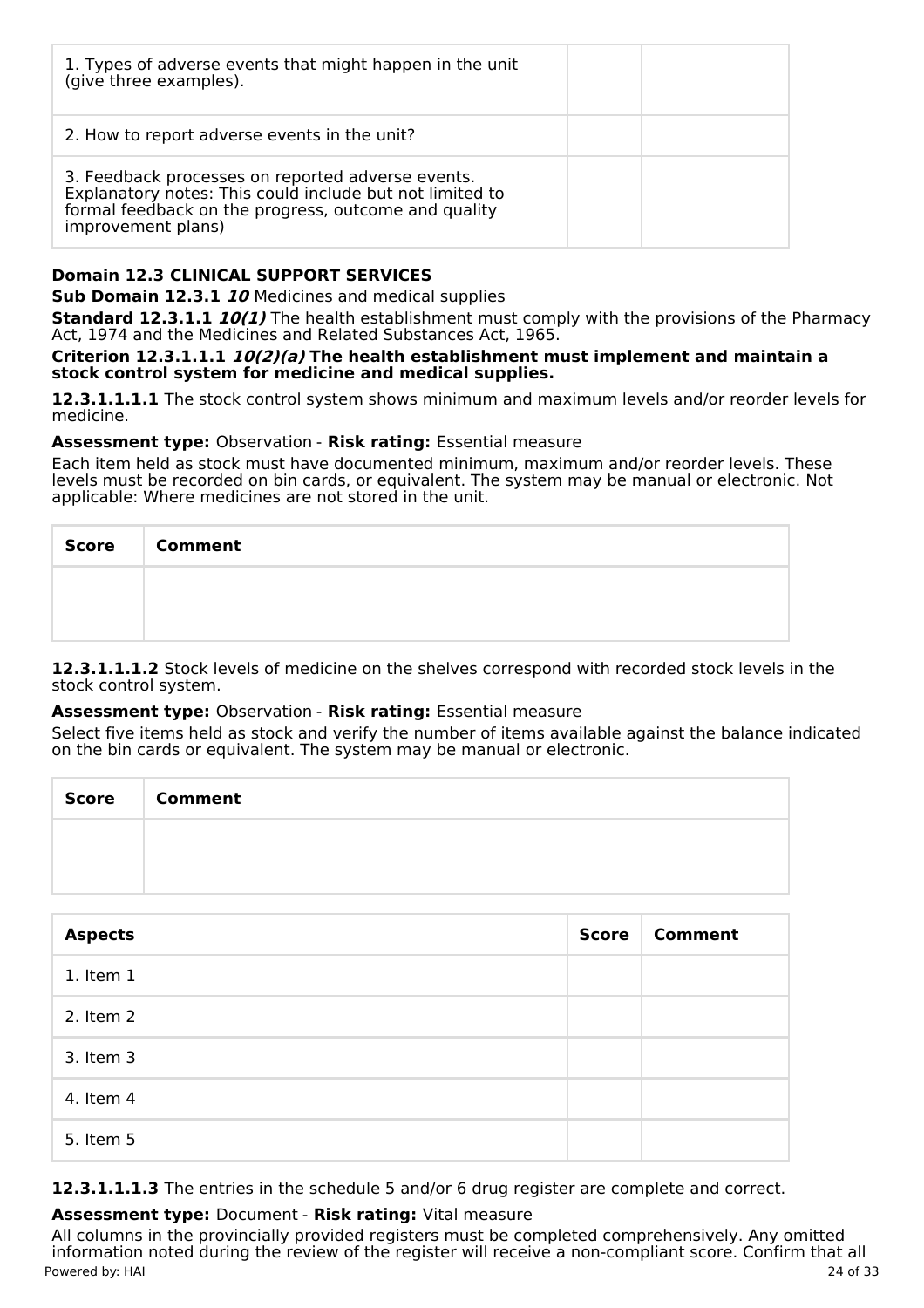sections of the register have been completed correctly. Not applicable: Where schedule 5 and/or 6 medicines are not held in the department.

| Score | <b>Comment</b> |
|-------|----------------|
|       |                |
|       |                |

**12.3.1.1.1.4** The schedule 5 and/or 6 medicines held in the department correspond with the quantities documented in the drug register.

# **Assessment type:** Document - **Risk rating:** Vital measure

Select three medicines from the schedule 5 and 6 medicine cupboard and verify whether the quantity available corresponds with the balance recorded in the register. Score 1 if there is correspondence 0 if not. Score not applicable where schedule 5 and 6 medicines are not held in the ward.

| Score   Comment |
|-----------------|
|                 |
|                 |

| <b>Aspects</b> | Score | Comment |
|----------------|-------|---------|
| 1. Medicine 1  |       |         |
| 2. Medicine 2  |       |         |
| 3. Medicine 3  |       |         |

**12.3.1.1.1.5** The stock control system shows minimum and maximum levels and/or reorder levels for medical supplies.

#### **Assessment type:** Observation - **Risk rating:** Essential measure

Each item held as stock must have documented minimum, maximum and/or reorder levels. These levels must be recorded on bin cards, or equivalent. The system may be manual or electronic. Not applicable: Where medical supplies are not stored in the unit.

| <b>Score</b> | <b>Comment</b> |
|--------------|----------------|
|              |                |
|              |                |

**12.3.1.1.1.6** Physical stock of medical supplies corresponds with stock control system.

#### **Assessment type:** Observation - **Risk rating:** Essential measure

Randomly select five items held as stock and verify whether their availability corresponds with the balance indicated on the bin cards or equivalent. The system may be manual or electronic.

| <b>Score</b> | <b>Comment</b> |  |
|--------------|----------------|--|
|              |                |  |
|              |                |  |
|              |                |  |

| <b>Score</b><br>Comment<br><b>Aspects</b> |  |
|-------------------------------------------|--|
|-------------------------------------------|--|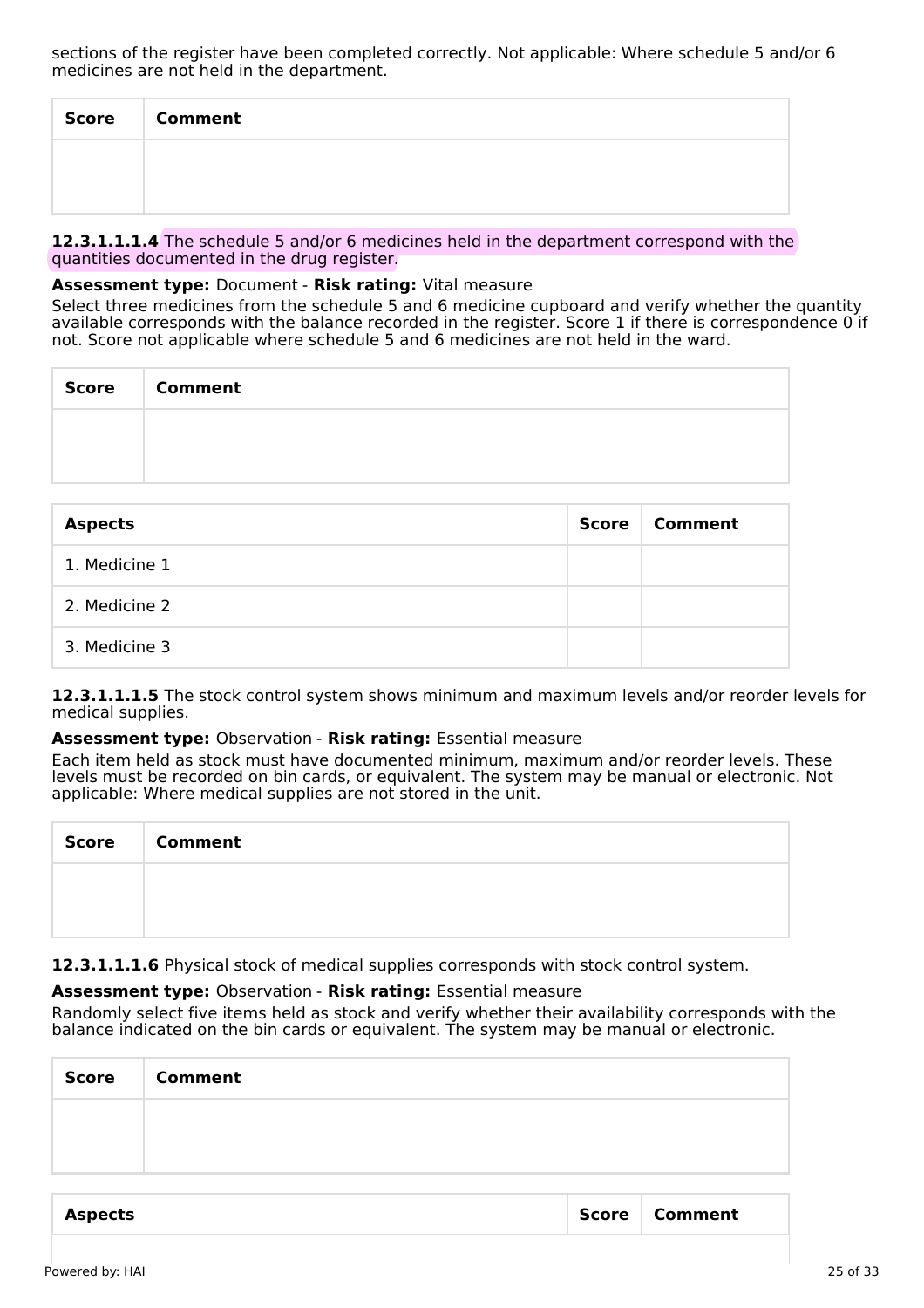| $1.$ Item $1$ |  |
|---------------|--|
| 2. Item 2     |  |
| 3. Item 3     |  |
| 4. Item 4     |  |
| 5. Item 5     |  |

# **Criterion 12.3.1.1.2 10(2)(b) The health establishment must ensure the availability of medicines and medical supplies for the delivery of services.**

**12.3.1.1.2.1** Basic medical supplies (consumables) are available.

#### **Assessment type:** Observation - **Risk rating:** Vital measure

Use the checklist below to check availability of medical and dressing supplies. Check the storeroom for availability of the items listed below. Score 1 if the item is available and not expired and 0 if the item is not available or expired.

T

| <b>Score</b> | <b>Comment</b> |
|--------------|----------------|
|              |                |
|              |                |

| <b>Aspects</b>                                                                             | <b>Score</b> | <b>Comment</b> |
|--------------------------------------------------------------------------------------------|--------------|----------------|
| 1. Intravenous administration set 20 drops/ml                                              |              |                |
| 2. Intravenous administration set paediatrics 60 drops/ml                                  |              |                |
| 3. Blade stitch cutter sterile/pack                                                        |              |                |
| 4. Urinary (Foley's) catheter silicone/latex 8f                                            |              |                |
| 5. Urinary (Foley's) catheter silicone/latex 10f                                           |              |                |
| 6. Urinary (Foley's) catheter silicone/latex 12f                                           |              |                |
| 7. Urinary (Foley's) catheter silicone/latex 14f                                           |              |                |
| 8. Urinary (Foley's) catheter silicone/latex 16f                                           |              |                |
| 9. Urinary (Foley's) catheter silicone/latex 18f                                           |              |                |
| 10. Urine drainage bag                                                                     |              |                |
| 11. Simple face mask or reservoir mask or nasal cannula<br>(prongs) for oxygen, adults     |              |                |
| 12. Simple face mask or reservoir mask or nasal cannula<br>(prongs) for oxygen, paediatric |              |                |
| 13. Face mask for nebuliser or face mask with nebuliser<br>chamber (adult)                 |              |                |
| 14. Face mask for nebuliser or face mask with nebuliser<br>chamber (paediatric)            |              |                |

٦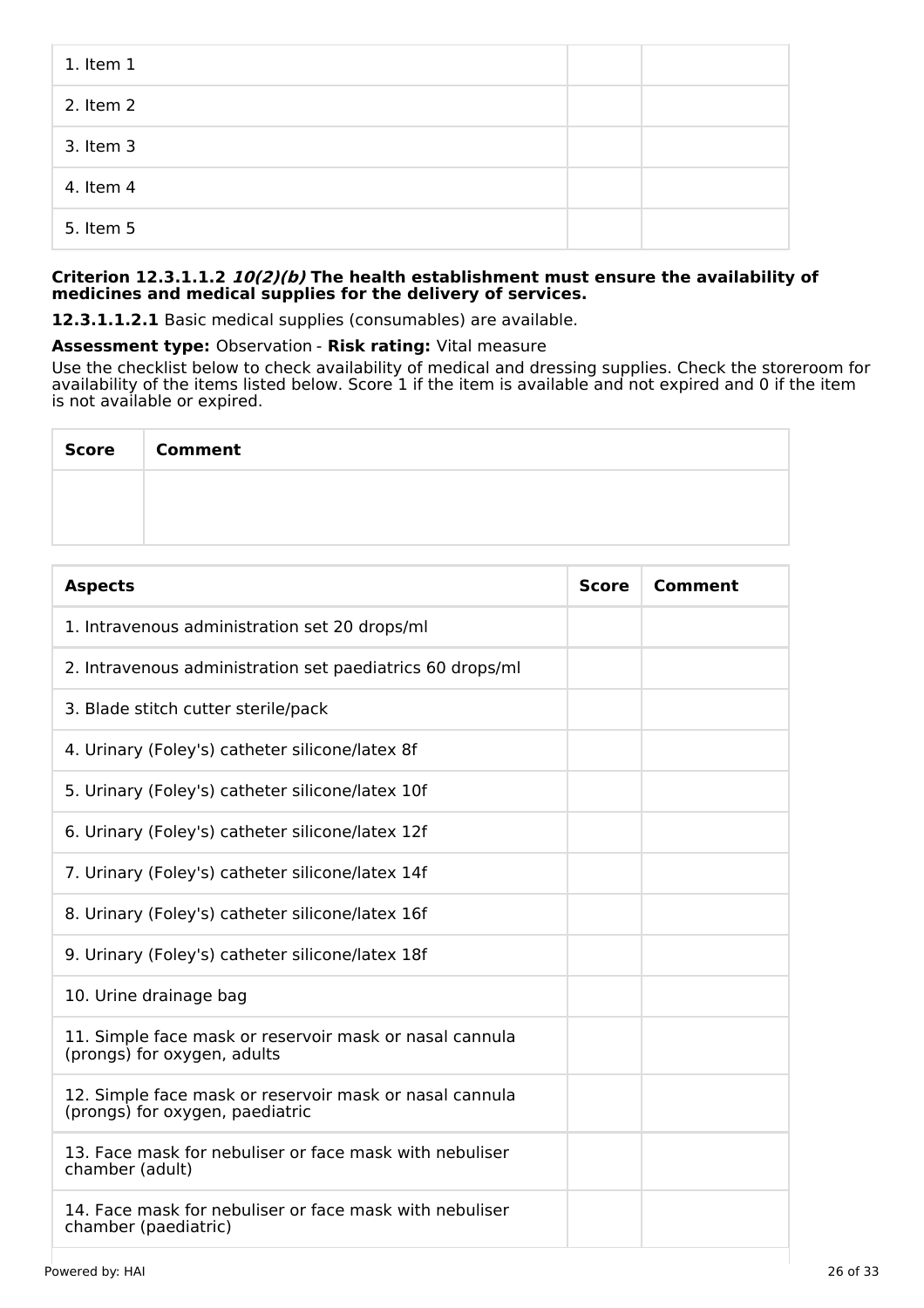| 15. Face mask for nebuliser or face mask with nebuliser<br>chamber (adult)                  |
|---------------------------------------------------------------------------------------------|
| 16. Face mask for nebuliser or face mask with nebuliser<br>chamber (paediatric)             |
| 17. Nasogastric feeding tube 600mm fg5                                                      |
| 18. Nasogastric feeding tube 600mm fg6                                                      |
| 19. Nasogastric feeding tube 600mm fg8                                                      |
| 20. Nasogastric feeding tube 600mm fg10                                                     |
| 21. Nasogastric feeding tube 1000mm fg12                                                    |
| 22. Nasogastric feeding tube 1000mm fg14                                                    |
| 23. Nasogastric feeding tube 600mm fg16                                                     |
| 24. Nasogastric feeding tube 600mm fg18                                                     |
| 25. Disposable aprons                                                                       |
| 26. Disposable eye patches                                                                  |
| 27. HB strips/slides                                                                        |
| 28. Ultrasound gel medium viscosity (where doppler or<br>ultrasound machines are available) |
| 29. Gloves exam non-sterile large /box                                                      |
| 30. Gloves exam non-sterile medium /box                                                     |
| 31. Gloves exam non-sterile small /box                                                      |
| 32. Gloves surgical sterile size 6 or 6.5                                                   |
| 33. Gloves surgical sterile size 7 or 7.5                                                   |
| 34. Gloves surgical sterile size 8                                                          |
| 35. Intravenous cannula 18g green/box                                                       |
| 36. Intravenous cannula 20g pink/box                                                        |
| 37. Intravenous cannula 22g blue/box                                                        |
| 38. Intravenous cannula 24g yellow/box                                                      |
| 39. Needles: 18 (pink) or 20 (yellow)/box                                                   |
| 40. Needles: 21 (green)/box                                                                 |
| 41. Needles: 23 (blue)/box or 22 (black)/box                                                |
| 42. Syringes 3-part 2ml/box                                                                 |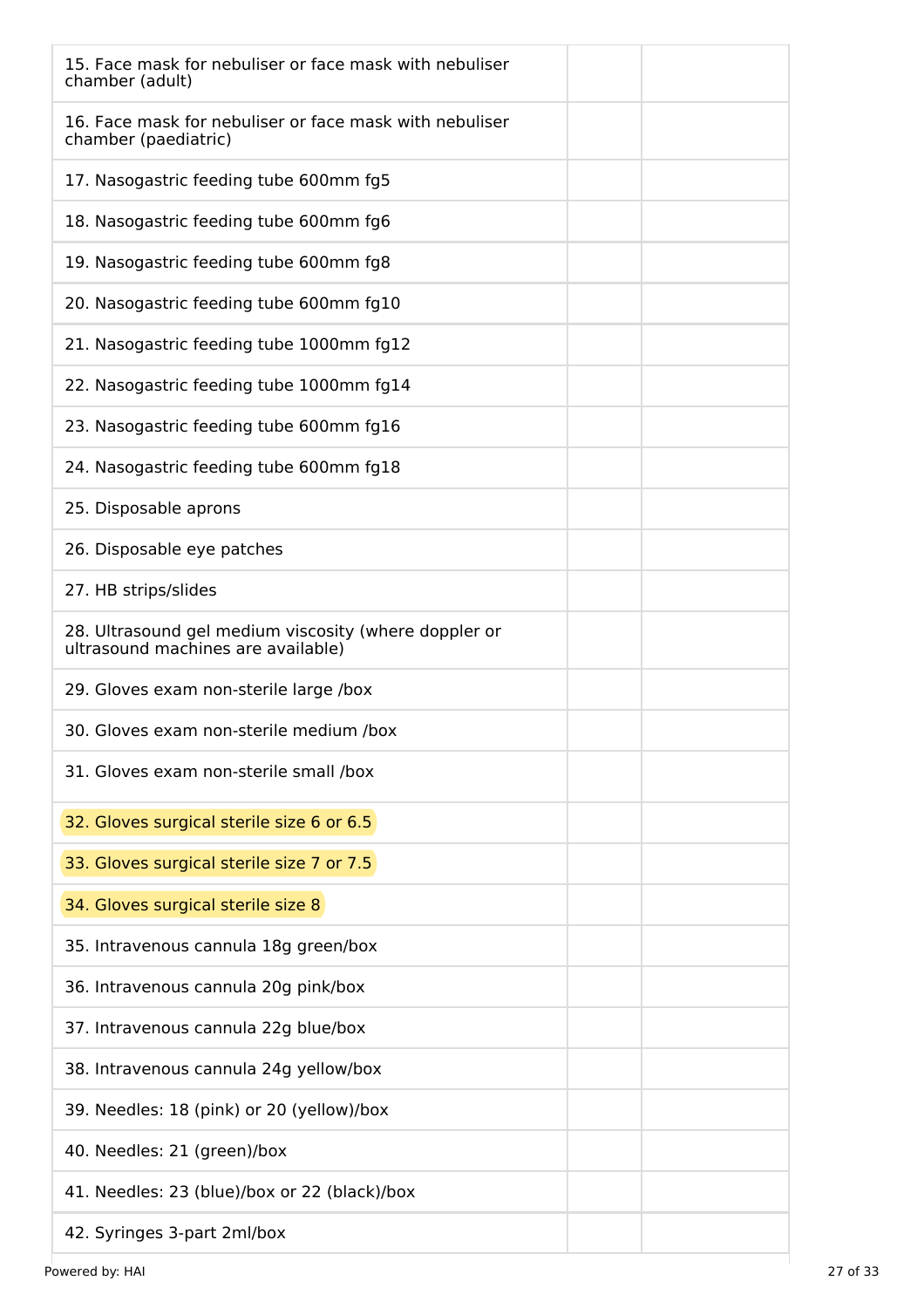| 43. Syringes 3-part 5ml/box                                                                                         |
|---------------------------------------------------------------------------------------------------------------------|
| 44. Syringes 3-part 10 or 20ml/box                                                                                  |
| 45. Insulin syringe with needle/box                                                                                 |
| 46. Surgical masks                                                                                                  |
| 47. Particulate respirator masks (e.g. N95 or KN95 or FFP2<br>respirators)                                          |
| 48. Goggles or protective glasses or face shield                                                                    |
| 49. Gown, isolation (Single use, disposable, made of<br>nonwoven material)                                          |
| 50. Basic disposable dressing pack (should contain at the<br>very least cotton wool balls, swabs, disposable drape) |
| 51. Gauze swabs plain non-sterile 100x100x8ply (pack)                                                               |
| 52. Gauze paraffin 100x100 (box)                                                                                    |
| 53. Bandage crepe                                                                                                   |
| 54. Adhesive micro-porous surgical tape 24/25mm or<br>48/50mm                                                       |
| 55. Gauze absorbent grade 1 burn (pack)                                                                             |
| 56. 70% isopropyl alcohol prep pads 24x30 1ply or 2 ply<br>(box)                                                    |
| 57. Plaster roll 2.5cm or 5cm or 7.5cm or 10 cm                                                                     |
| 58. Cotton wool balls 1g (500s)                                                                                     |
| 59. Stockinette 100mm or 150mm (roll)                                                                               |

# **Sub Domain 12.3.2 13** Medical equipment

**Standard 12.3.2.1 13(1)** Health establishments must ensure that the medical equipment is available and functional in compliance with the law.

#### **Criterion 12.3.2.1.1 13(2)(b) The health establishment must ensure that equipment is in accordance with the essential equipment list in all clinical service areas.**

**12.3.2.1.1.1** Functional essential equipment is available in the outpatient department and consulting rooms.

#### **Assessment type:** Observation - **Risk rating:** Essential measure

Inspect the outpatient department to verify whether the equipment listed below is available and functional. Score 1 if the equipment is available and functional and 0 if not available or not functional. Score NA if the item of equipment is not required for the level of care provided. Score N/A for dental items if the health establishment has a separate Dental department.

| <b>Score</b> | <b>Comment</b> |
|--------------|----------------|
|              |                |
|              |                |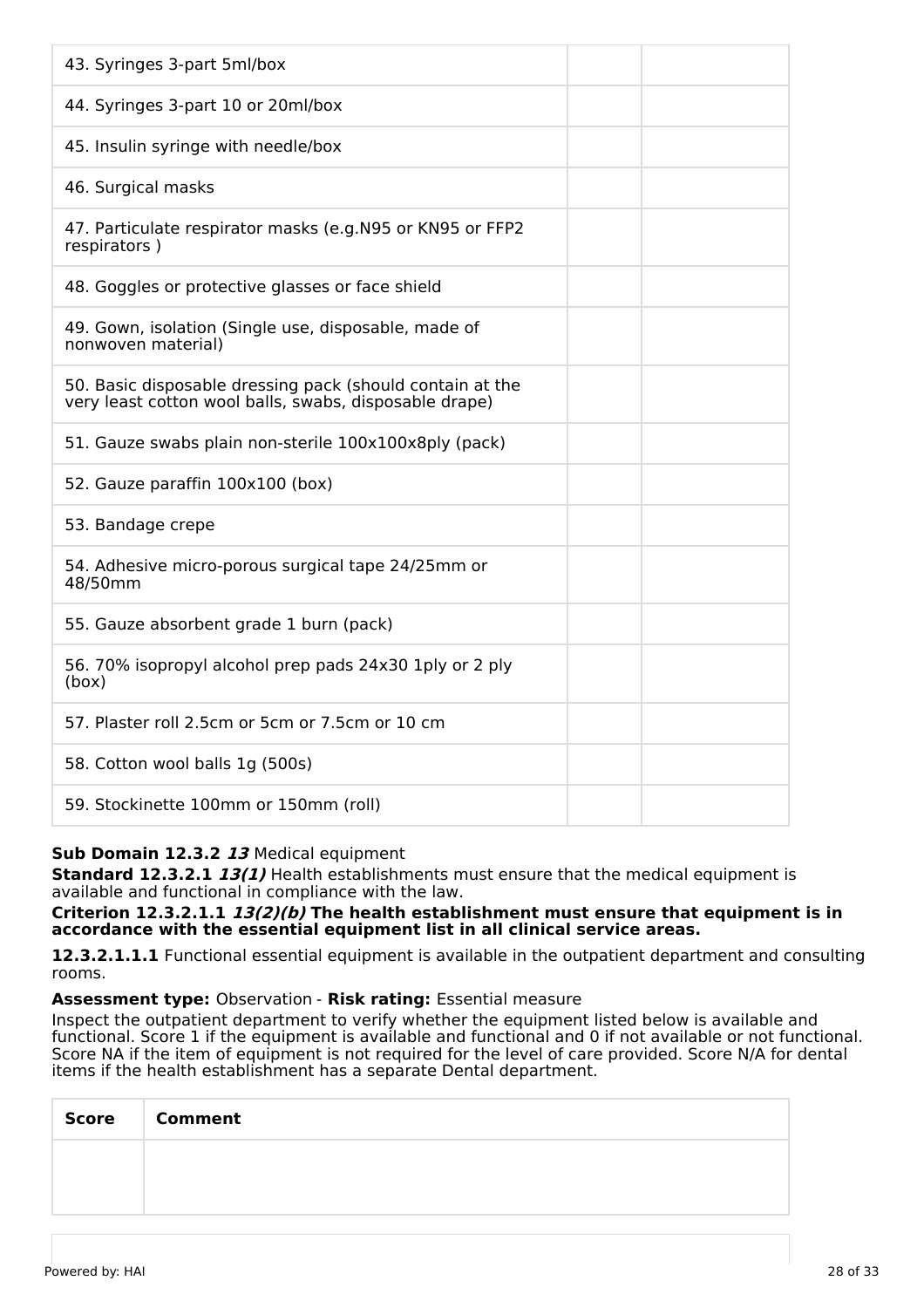| <b>Aspects</b>                                                                                                      | <b>Score</b> | Comment |
|---------------------------------------------------------------------------------------------------------------------|--------------|---------|
| 1. Blood pressure machine, electronic or manual                                                                     |              |         |
| 2. Cuffs for blood pressure machine (adult, obese)                                                                  |              |         |
| 3. Cuffs for blood pressure machine (paediatric)                                                                    |              |         |
| 4. Stethoscope                                                                                                      |              |         |
| 5. Electrocardiograph (ECG) machine                                                                                 |              |         |
| 6. Pulse oximeter with adult and paediatric probes                                                                  |              |         |
| 7. Resuscitator, pulmonary, manual (adult, mask all sizes)                                                          |              |         |
| 8. Resuscitator, pulmonary, manual (paediatric, mask all<br>sizes)                                                  |              |         |
| 9. Diagnostic set, portable or wall mounted                                                                         |              |         |
| 10. Glucometer                                                                                                      |              |         |
| 11. Haemoglobinometer                                                                                               |              |         |
| 12. Nebuliser (Explanatory note: This can be a nebulising<br>machine or a nebuliser mask connected to oxygen point) |              |         |
| 13. Mechanical spirometer (adult)                                                                                   |              |         |
| 14. Mechanical spirometer (paediatric)                                                                              |              |         |
| 15. Oxygen flow meter                                                                                               |              |         |
| 16. Humidifier                                                                                                      |              |         |
| 17. Oxygen cylinder trolley                                                                                         |              |         |
| 18. Cast cutter, complete with vacuum cleaner.                                                                      |              |         |
| 19. Manual cast removing instruments (set)                                                                          |              |         |
| 20. Ceiling-mounted examination light                                                                               |              |         |
| 21. Drip stand, wall or ceiling mounted.                                                                            |              |         |
| 22. Drip stand, mobile                                                                                              |              |         |
| 23. Examination couch with removable lithotomy poles                                                                |              |         |
| 24. Eye chart - alphabet and symbols for illiterate users                                                           |              |         |
| 25. Pinard foetal stethoscope                                                                                       |              |         |
| 26. Gestation calculator                                                                                            |              |         |
| 27. Doppler, hand held                                                                                              |              |         |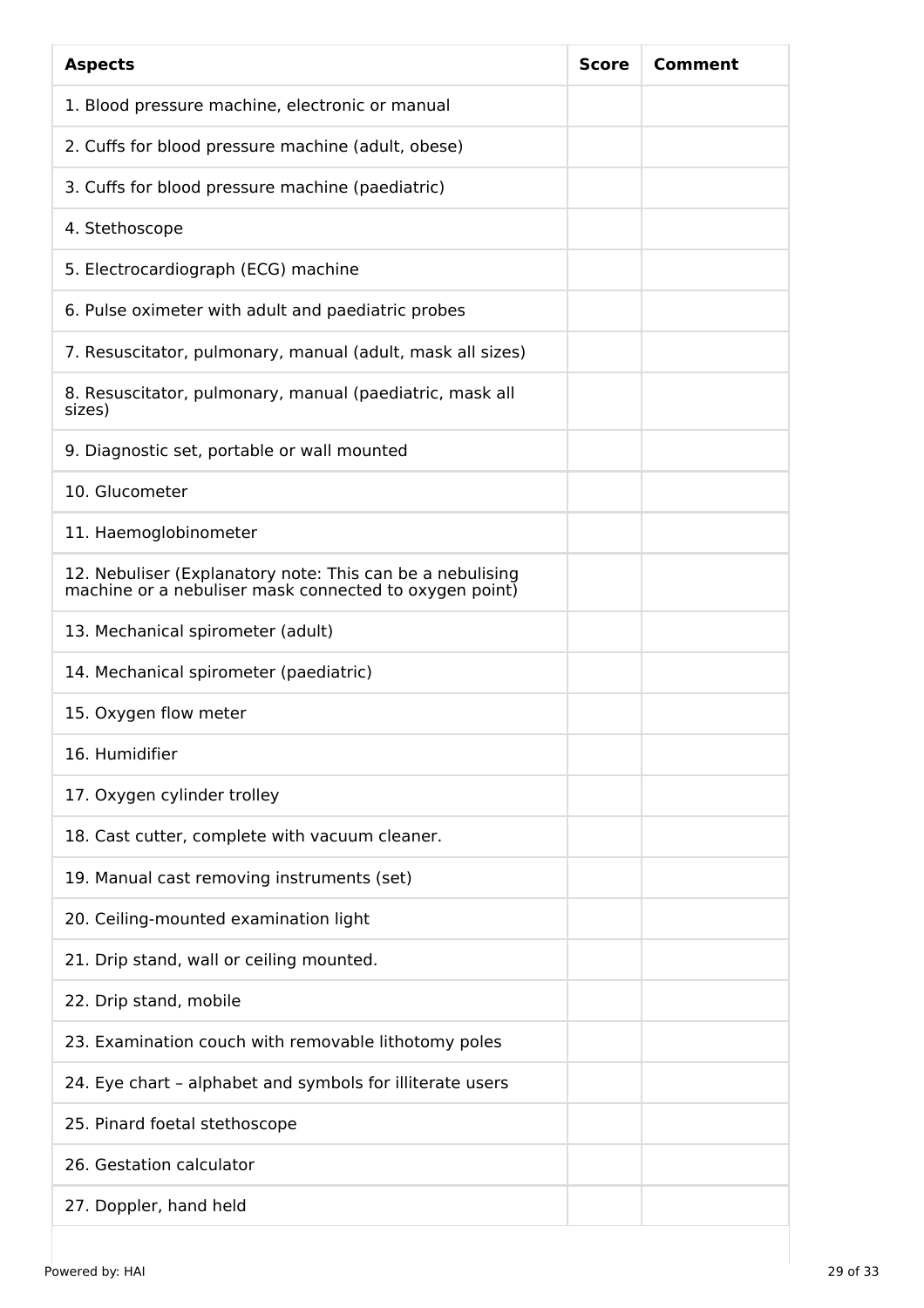| 28. Refrigerator with temperature gauge                                                       |
|-----------------------------------------------------------------------------------------------|
| 29. Instrument pack (obstetrician/gynaecologist<br>examination)                               |
| 30. Instrument set, dressing                                                                  |
| 31. Instrument set (ear, nose, throat)                                                        |
| 32. Height meter                                                                              |
| 33. Mobile examination light                                                                  |
| 34. Patella hammer                                                                            |
| 35. Scale (adult)                                                                             |
| 36. Scale (paediatric)                                                                        |
| 37. Thermometer                                                                               |
| 38. Tuning fork                                                                               |
| 39. Single X-ray viewing box, PVC coated                                                      |
| 40. Wheelchair, porter type with drip rod                                                     |
| Only applicable where Dental services are provided                                            |
|                                                                                               |
| 41. Dental air compressor                                                                     |
| 42. Dental suction plant                                                                      |
| 43. Dental equipment laboratory, standard set                                                 |
| 44. Curing light                                                                              |
| 45. Dental chair, complete with light, suction unit, drill and<br>polish set, accessory table |
| 46. Dental instrument cabinet                                                                 |
| 47. Dental radiographic unit                                                                  |
| 48. Dental X-ray processor, automatic                                                         |
| 49. Dental X-ray processor, manual                                                            |
| 50. Dental X-ray viewing box                                                                  |
| 51. Dentist's chair                                                                           |
| 52. Instrument set for dental surgery                                                         |
| 53. Basic instrument set for tooth extraction                                                 |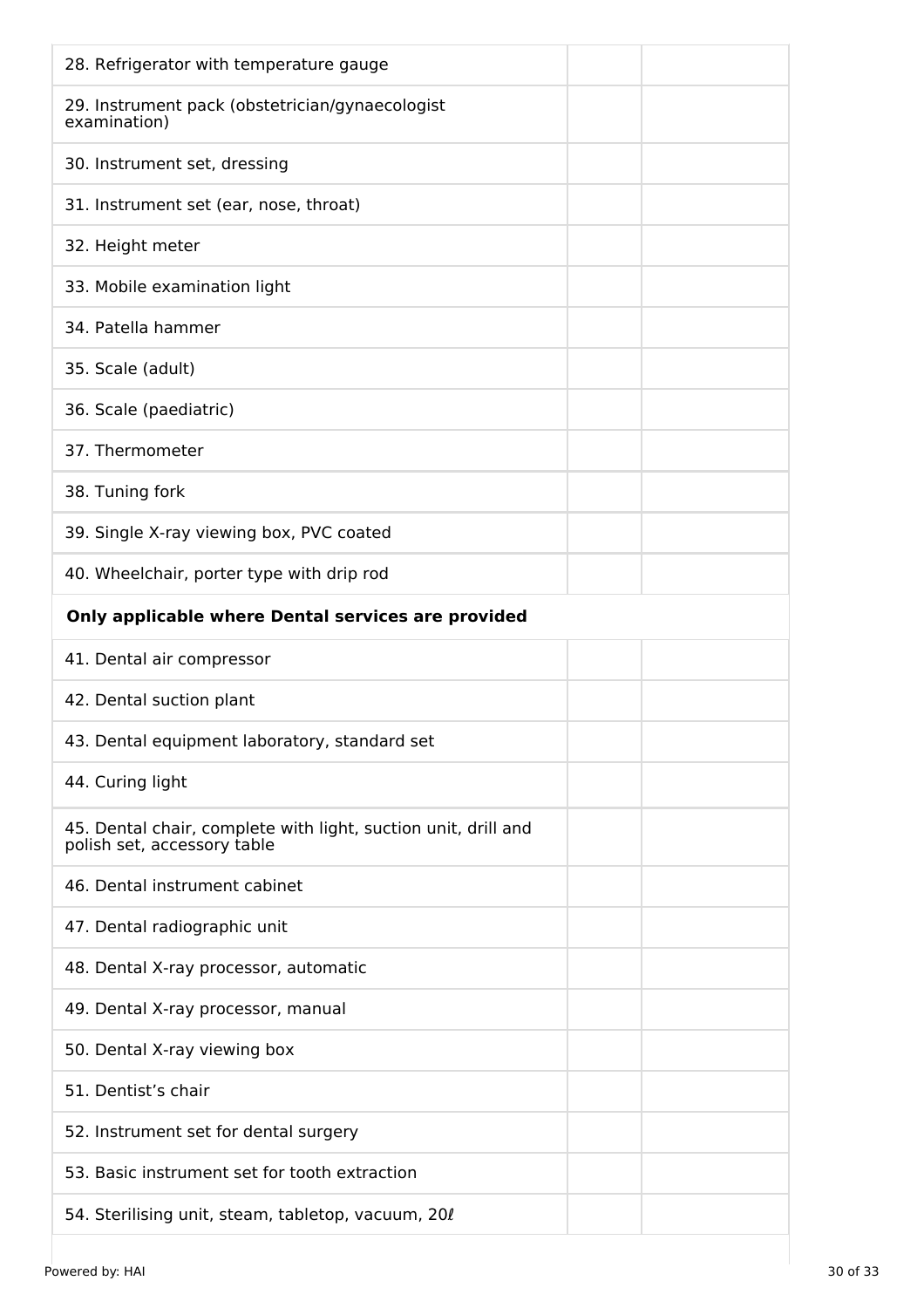| 55. Ultrasonic scaler |  |
|-----------------------|--|
|                       |  |

# **Domain 12.4 GOVERNANCE AND HUMAN RESOURCES**

**Sub Domain 12.4.1 20** Occupational health and safety

**Standard 12.4.1.1 20(1)** The health establishment must comply with the requirements of the Occupational Health and Safety Act, 1993.

# **Criterion 12.4.1.1.1 20(2)(b) Awareness of safety and security issues must be promoted**

**12.4.1.1.1.1** The emergency evacuation plan is prominently displayed.

#### **Assessment type:** Observation - **Risk rating:** Essential measure

The evacuation plan must include but is not limited to route/directions to be followed during evacuation, emergency exits and assembly point(s). This must be visibly displayed. Not applicable: Never

| <b>Score</b> | <b>Comment</b> |
|--------------|----------------|
|              |                |
|              |                |

**12.4.1.1.1.2** The healthcare personnel are familiar with the emergency evacuation procedure.

# **Assessment type:** Staff interview - **Risk rating:** Essential measure

Interview three health care personnel to establish whether they are able to explain the evacuation procedure as illustrated in the evacuation plan. Score 1 if they explain the procedure as illustrated in the evacuation plan and 0 if not. Where no evacuation plan is available, this measure must be scored 0.

| Score | <b>Comment</b> |  |  |
|-------|----------------|--|--|
|       |                |  |  |
|       |                |  |  |

| <b>Aspects</b>            | Score | Comment |
|---------------------------|-------|---------|
| 1. Healthcare personnel 1 |       |         |
| 2. Healthcare personnel 2 |       |         |
| 3. Healthcare personnel 3 |       |         |

#### **Criterion 12.4.1.1.2 20 The health establishment must have a disaster management plan in place, which is updated annually and in response to personnel turnover.**

**12.4.1.1.2.1** The actions to be taken when the disaster management response is activated are visibly displayed.

#### **Assessment type:** Observation - **Risk rating:** Essential measure

The actions to be taken by allocated individuals in the event of a disaster must be clearly visible for easy reference during a disaster. They may be displayed in any manner relevant to the size and complexity of the health establishment, such as a single summary sheet of actions to be taken, action cards to be retrieved by allocated individuals to remind them of the tasks for which they are responsible, or any other method chosen by the health establishment. Not applicable: Never

| <b>Score</b> | <b>Comment</b> |
|--------------|----------------|
|              |                |
|              |                |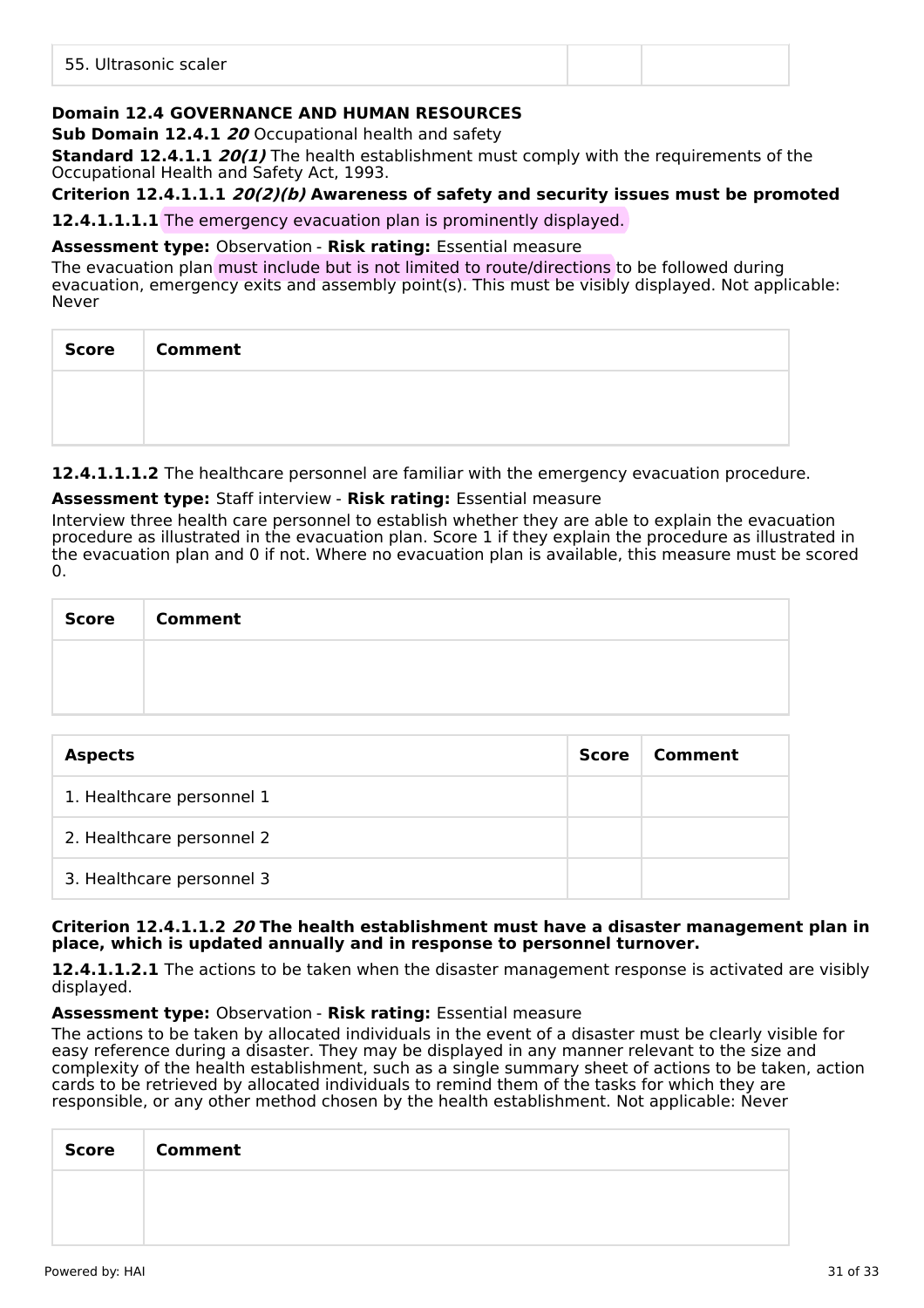# **Domain 12.5 FACILITIES AND INFRASTRUCTURE**

**Sub Domain 12.5.1 14** Management of buildings and grounds

**Standard 12.5.1.1 14(1)** The health establishment and their grounds must meet the requirements of the building regulations.

#### **Criterion 12.5.1.1.1 14(2)(b) The health establishment must as appropriate for the type of buildings and grounds of the establishment have a maintenance plan for buildings and the grounds.**

**12.5.1.1.1.1** No obvious safety hazards are observed during the visit.

#### **Assessment type:** Observation - **Risk rating:** Vital measure

Inspect the surroundings for maintenance-related safety hazards in the unit, including but not limited to loose electrical wiring, collapsing ceiling, roof, doors or any other type of safety hazards that represent a risk to the health and safety of personnel, users and visitors. Not applicable: Never

| Score   Comment |
|-----------------|
|                 |
|                 |

#### **Criterion 12.5.1.1.2 14(2)(d) The health establishment must as appropriate for the type of buildings and grounds of the establishment have ventilation systems that maintain the inflow of fresh air, temperature, humidity and purity of the air within specified limits set for different service areas such as theatres, kitchen and isolation units.**

**12.5.1.1.2.1** The unit has natural ventilation or functional mechanical ventilation.

# **Assessment type:** Observation - **Risk rating:** Essential measure

The national building regulations stipulate that satisfactory ventilation is only provided by forcing outdoor air into a space mechanically or passively through either ducting or apertures open to the outside such as windows or ventilation grilles. Verify that the outpatient department has natural ventilation (windows and doors that can be opened or functional mechanical ventilation (i.e. a ducting system). Not applicable: Never

| Score   Comment |
|-----------------|
|                 |
|                 |

# **Sub Domain 12.5.2 15** Engineering services

**Standard 12.5.2.1 15(1)** The health establishment must ensure that engineering services are in place.

**Criterion 12.5.2.1.1 15(2) The health establishment must have 24-hour electrical power, lighting, medical gas, water supply and sewerage disposal system.**

**12.5.2.1.1.1** The outpatient department has a functional system to supply piped oxygen to all clinical areas.

#### **Assessment type:** Observation - **Risk rating:** Non negotiable measure

This is to ensure that users have access to piped oxygen when required. Verify whether piped oxygen is available and functional in all the clinical areas in the outpatient department. Not applicable: Never

| <b>Score</b> | <b>Comment</b> |
|--------------|----------------|
|              |                |
|              |                |

**12.5.2.1.1.2** The outpatient department has a functional system to supply piped suction to all clinical areas.

# **Assessment type:** Observation - **Risk rating:** Vital measure

This is to ensure that users have access to piped suction when required. Verify whether piped suction is available and functional in all the clinical areas in the outpatient department. Not applicable: Never